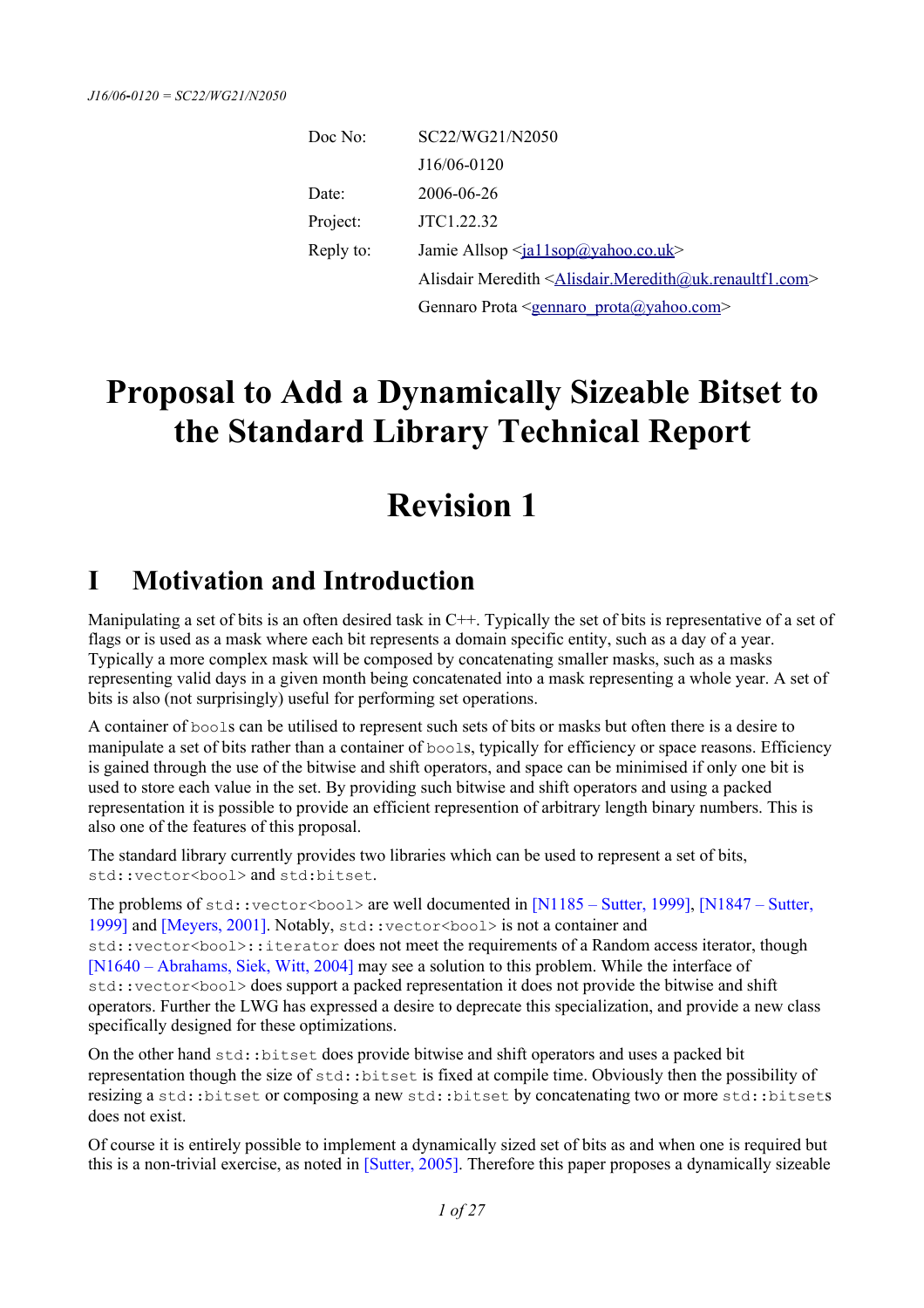bitset library similar in intention to std::bitset. Previously [\[N0220 – Allison, 1993\]](#page-26-5) proposed a bitstring class which was dynamically sizeable and provided bitwise and shift operations. More recently such a library was accepted into Boost [\[Boost Libraries\]](#page-25-2) on the 18<sup>th</sup> of June 2002, called boost::dynamic\_bitset [\[Boost – dynamic\\_bitset\],](#page-25-1) previously known as dyn\_bitset. Searching for 'bitset' in the subject title in the Boost developer's mailing list [\[Gmane – boost.devel\]](#page-25-0) using a newsreader will reveal most of the discussions that have occurred in relation to this library. The proposal here is based on the boost::dynamic\_bitset library, with differences noted in the paper.

# **II Impact On the Standard**

This proposal is a pure library extension. It does not require changes to any standard classes or functions and it does not require changes to any of the standard requirement tables. It does not require any changes in the core language, and it has been implemented in standard C++. The proposal does not depend on any other library extensions.

# **III Design Decisions**

## **1 Introduction**

The dynamic bitset class outlined in this paper represents a sequence of bits. It provides access to the value of individual bits via  $operator_{i}$  operator [] and provides all of the bitwise operators, such as  $operator_{i}$  and the shift operators, such as operator<<. The number of bits in the set is specified at runtime via a parameter to the constructor of the dynamic\_bitset. The proposal here closely follows the boost::dynamic\_bitset library with some deviations, for example the addition of an append() member function to allow one dynamic bitset to be appended to another dynamic bitset.

The dynamic bitset class interface is closely modelled on the std::bitset interface and the name is chosen deliberately to imply this relationship. Alternative names might have been bitvector or bitstring but dynamic bitset was chosen as it best captures the intention of the class. The primary difference between std::bitset and dynamic bitset is the ability to modify the bitset size at runtime. As the interface of dynamic bitset has been modelled closely on std::bitset choice of member function names have followed the existing practice of  $std$ : bitset such as using 'flip' instead of 'toggle'.

The dynamic bitset class is designed to solve two key problems. First it can be used to represent a subset of a finite set, where each bit represents whether an element of the finite set is in the subset or not. Second, it can used to represent an arbitrary sized binary number. As such the bitwise operations of dynamic\_bitset, such as operator  $\&$  and operator  $\vert$ , are provided and correspond to the set operations, intersection and union respectively. In addition, set difference is also supported using operator-. Similarly dynamic\_bitset also provides the shift operators.

Finally here are some definitions for terms that are used in the remainder of this document. Each bit represents either the Boolean value true or false (1 or 0). To *set* a bit is to assign it 1. To *clear* or *reset* a bit is to assign it 0. To *flip* (or *toggle*) a bit is to change the value to 1 if it was 0 and to 0 if it was 1. Each bit has a non-negative position. A dynamic bitset *x* contains  $x$ , size() bits, with each bit assigned a unique position in the range [0,*x*.size()). The bit at position 0 is called the *least significant bit* and the bit at position size() - 1 is the *most significant bit*. When converting an instance of dynamic\_bitset to, or from, an unsigned long long *u*, the bit at position *i* of the dynamic\_bitset has the same value as (*u*  $>>$  *i*) & 1.

## **2 Constructing dynamic\_bitsets using strings**

By default when constructing a dynamic\_bitset using a string it is considered that the first character in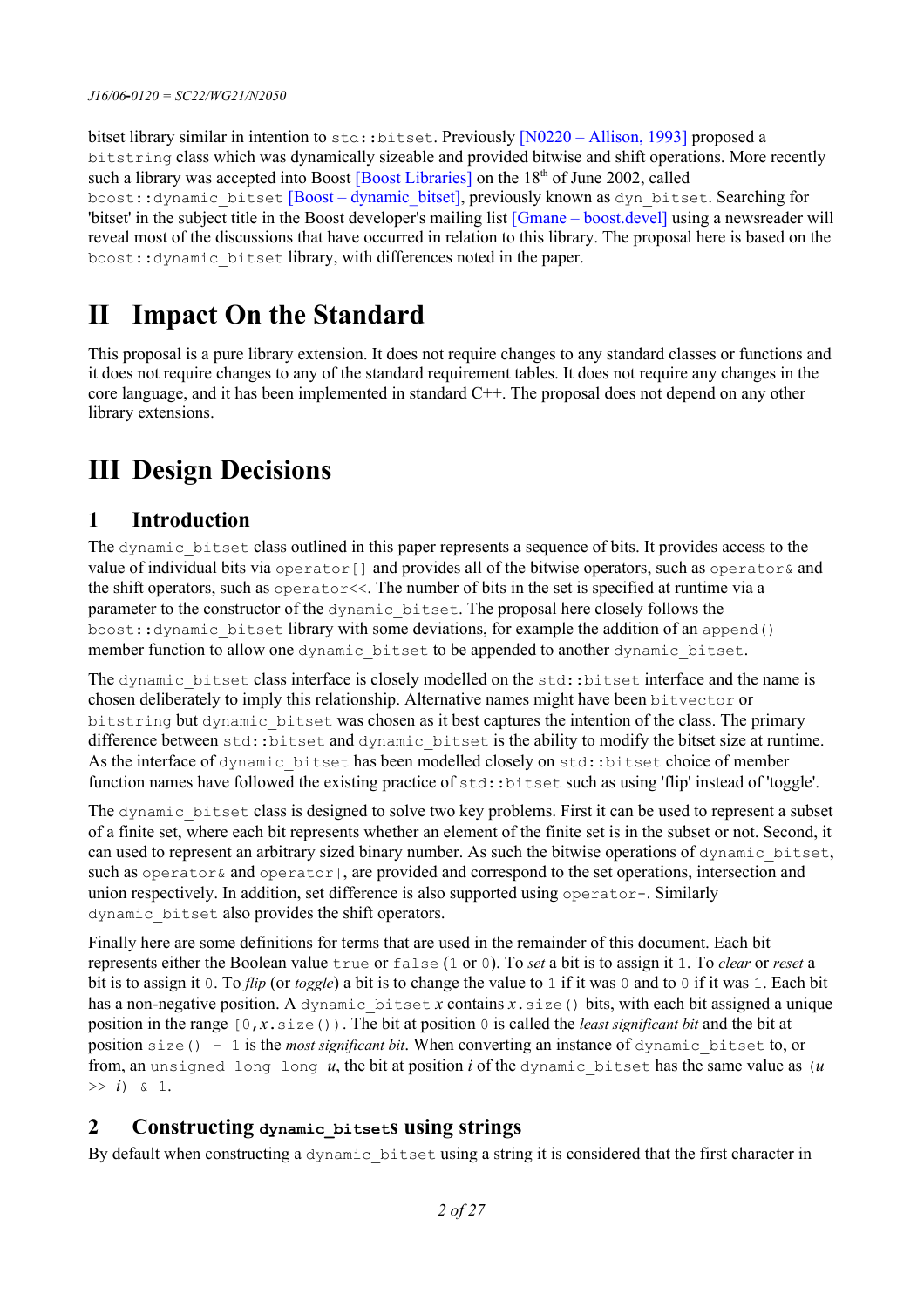the string is the most significant bit, in other words the string is considered to be representative of a binary number. This bit ordering assumption is controlled by the  $bit\$ order argument to the constructor, which by default is msb\_first, but can be changed to lsb\_first. Therefore

```
dynamic bitset(std::string("10001110")) == dynamic bitset(4, 142ull). Also given
dynamic bitset<> dbs1(std::string("10001110")); we have dbs1[0] == 0 and dbs1[7] ==
1. Given dynamic bitset<> dbs2(std::string("10001110"),lsb first); we have dbs2[0]
== 1 and dbs2[7] == 0.
```
The ability to specify bit ordering of the string allows for compatibility with existing code, no matter which bit-order representation was chosen.

## **3 Conversion to string and streaming**

Like std::bitset a to string() function is provided, but unlike std::bitset this is not in the form of overloaded member functions returning std::basic\_string<CharT, traits, Allocator>, rather as a void non-member function which modifies a StringT passed by reference. This simplifies the use of the function by not requiring the user to explicitly specify the string's template parameters, for example if given std::bitset  $\overline{x}$  we might call to string() as,

*x*.template to\_string<charT,traits,allocator<charT> >().

Another feature of to  $string()$  is the ability to specify the required bit order of the result. Again this is specified through the use of the bit order enum. By default this is msb first. Similarly the default bit order used when writing the dynamic\_bitset to a stream is also to write the most significant bit first. It is possible to specify the bit order by using the set\_bit\_order() manipulator passing the required bit order as an argument.

## **4 Confusion between streaming and shifting operators**

Both streaming and shift operators are provided. It may at first appear that this would lead to confusion. However in practice this is unlikely to occur. For example, given,

```
dynamic_bitset<> dbs(std::string("11111111"));
```
#### we have,

```
std::cout << dbs << std::endl; // == 11111111
std::cout << dbs << 3 << std::endl; // == 111111113std::cout << (dbs << 3) << std::endl; // == 11111000std::cout << (dbs >> 3) << std::endl; // == 00011111
```
This is quite straightforward and what would be expected.

### **5 Concatenating dynamic\_bitsets**

The append() member function supports appending dynamic bitsets together. It would seem to make sense to extend the interface of dynamic bitset to allow the concatenation of dynamic bitsets using operator+= and operator+, however this may be confusing as operator-= is already in use to calculate the set difference. Therefore these operators have not been provided for this proposal, though if there was consensus that this would be a good thing then there is no reason not to look at this again.

#### **6 Using replace(size\_type** *pos***, bool** *val***) instead of set(size\_type** *pos***, bool** *val* **= true)**

This proposal suggests using replace(size\_type *pos*, bool *val*) and set(size\_type pos) instead of set (size type *pos*, bool *val* = true) as std::bitset does. The reason for this is to reinforce the notion that to 'set' a bit in the bitset is to set it to 1. If there is a consensus that it is important to maintain the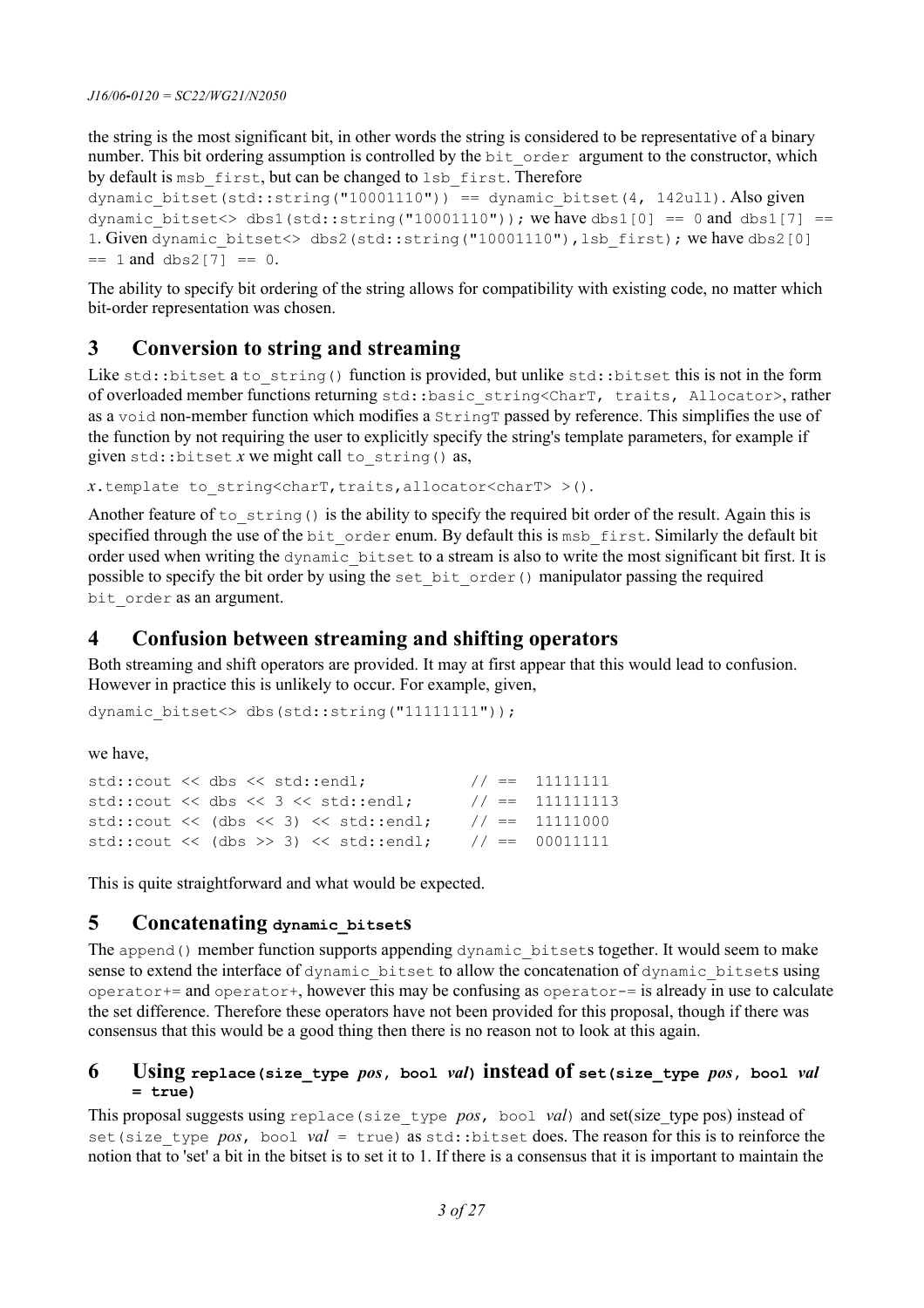same interface as std::bitset then the std::bitset interface could be used instead.

One advantage of the proposed interface here is that the find  $*$  set() and find  $*$  reset() functions are not ambiguous.

### **7 Bitwise operators do not require dynamic\_bitsets of the same size**

Operators work as expected up to the largest valid index in both dynamic\_bitsets and then treats noninvalid indexes in the smaller of the two dynamic\_bitsets as 0s.

### **8 Lookup using find\_\*\_set() and find\_\*\_reset()**

Although iterators are not provided the following lookup functions allow traversal of the bitset,

```
size type find first set() const;
size type find next set(size type pos) const;
size type find last set() const;
size type find prev set(size type pos) const;
size type find first reset() const;
size type find next reset(size type pos) const;
size type find last reset() const;
size type find prev reset(size_type pos) const;
```
A possible alternative naming convention would be to use the word clear instead of reset, though this would cause a disparity with, the set () and reset () functions.

Another alternative would to use a style similar to that used in std::basic\_string, either this,

```
size type find first() const;
size type find next(size type pos) const;
size type find last() const;
size type find prev(size type pos) const;
size type find first not() const;
size type find next not(size type pos) const;
size type find last not() const;
size type find prev not(size type pos) const;
```
or,

```
size type find first of(bool bit) const;
size type find next of(bool bit, size type pos) const;
size type find last of(bool bit) const;
size type find prev of(bool bit, size type pos) const;
```
If set (size type  $pos$ , bool  $val = true$ ) is favoured over replace (size type  $pos$ , bool *val*) then this naming convention may be more appropriate.

## **IV Proposed Text**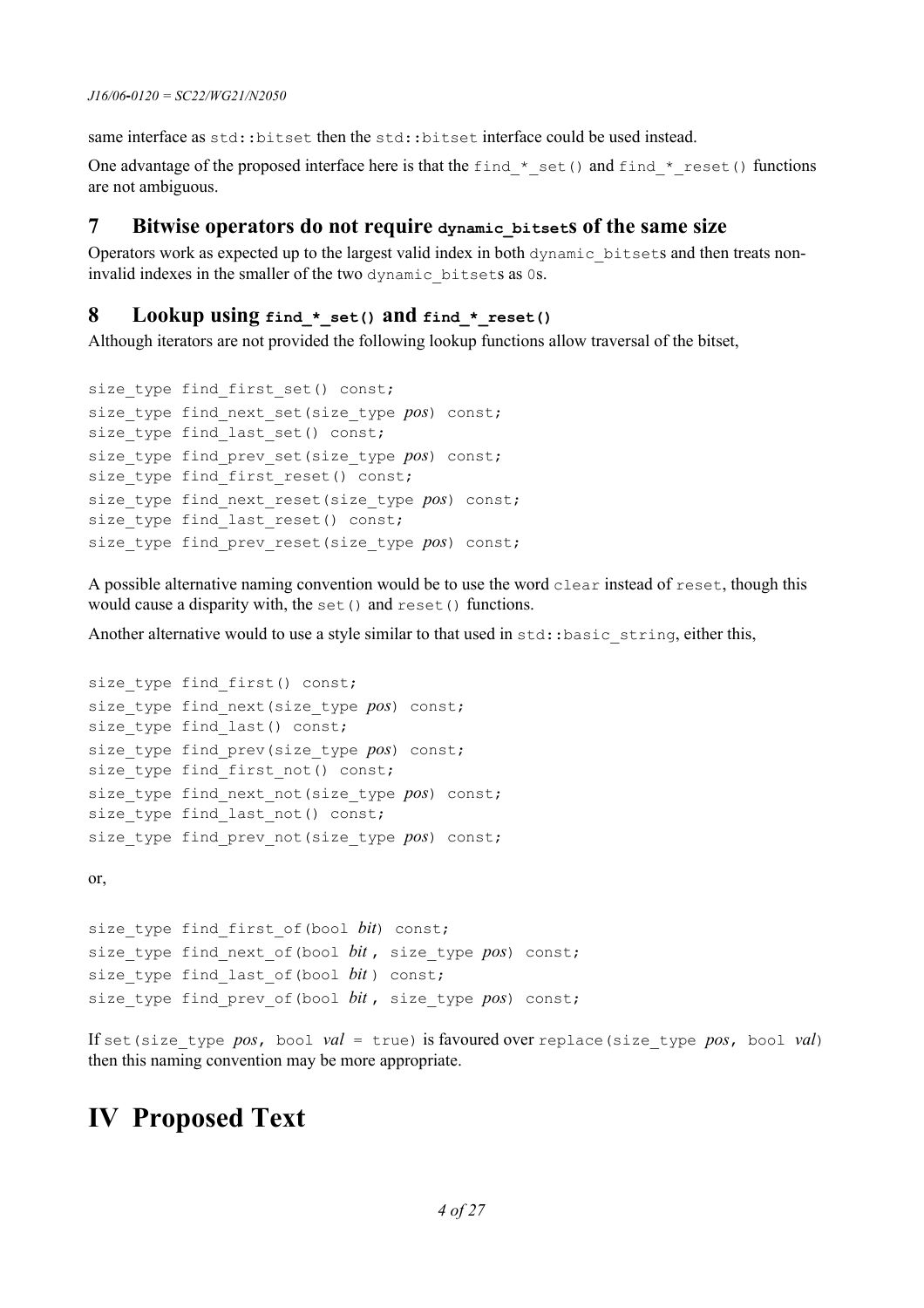#### **1 Header <dynamic\_bitset> synopsis**

```
namespace std {
enum bit order { lsb first, msb first };
template <typename Block = unsigned long long, 
           typename Allocator = std::allocator<Block> >
class dynamic_bitset;
// swap:
template <typename Block,
           typename Allocator>
void swap(dynamic_bitset<Block, Allocator>& lhs,
           dynamic_bitset<Block, Allocator>& rhs);
// dynamic_bitset operations:
template <typename Block, 
           typename Allocator>
bool operator==(const dynamic_bitset<Block, Allocator>& lhs,
                const dynamic bitset<Block, Allocator>& rhs;
template <typename Block, 
           typename Allocator>
bool operator!=(const dynamic_bitset<Block, Allocator>& lhs, 
                const dynamic bitset<Block, Allocator>& rhs;
template <typename Block, typename Allocator>
bool operator<(const dynamic_bitset<Block, Allocator>& lhs, 
               const dynamic bitset<Block, Allocator>& rhs);
template <typename Block, 
           typename Allocator>
bool operator<=(const dynamic_bitset<Block, Allocator>& lhs, 
                const dynamic bitset<Block, Allocator>& rhs);
template <typename Block, 
           typename Allocator>
bool operator>(const dynamic_bitset<Block, Allocator>& lhs, 
               const dynamic bitset<Block, Allocator>& rhs;
template <typename Block, 
           typename Allocator>
bool operator>=(const dynamic_bitset<Block, Allocator>& lhs, 
                const dynamic bitset<Block, Allocator>& rhs);
template <typename Block, 
           typename Allocator>
dynamic bitset<Block, Allocator>
operator&(const dynamic_bitset<Block, Allocator>& lhs, 
          const dynamic bitset<Block, Allocator>& rhs;
```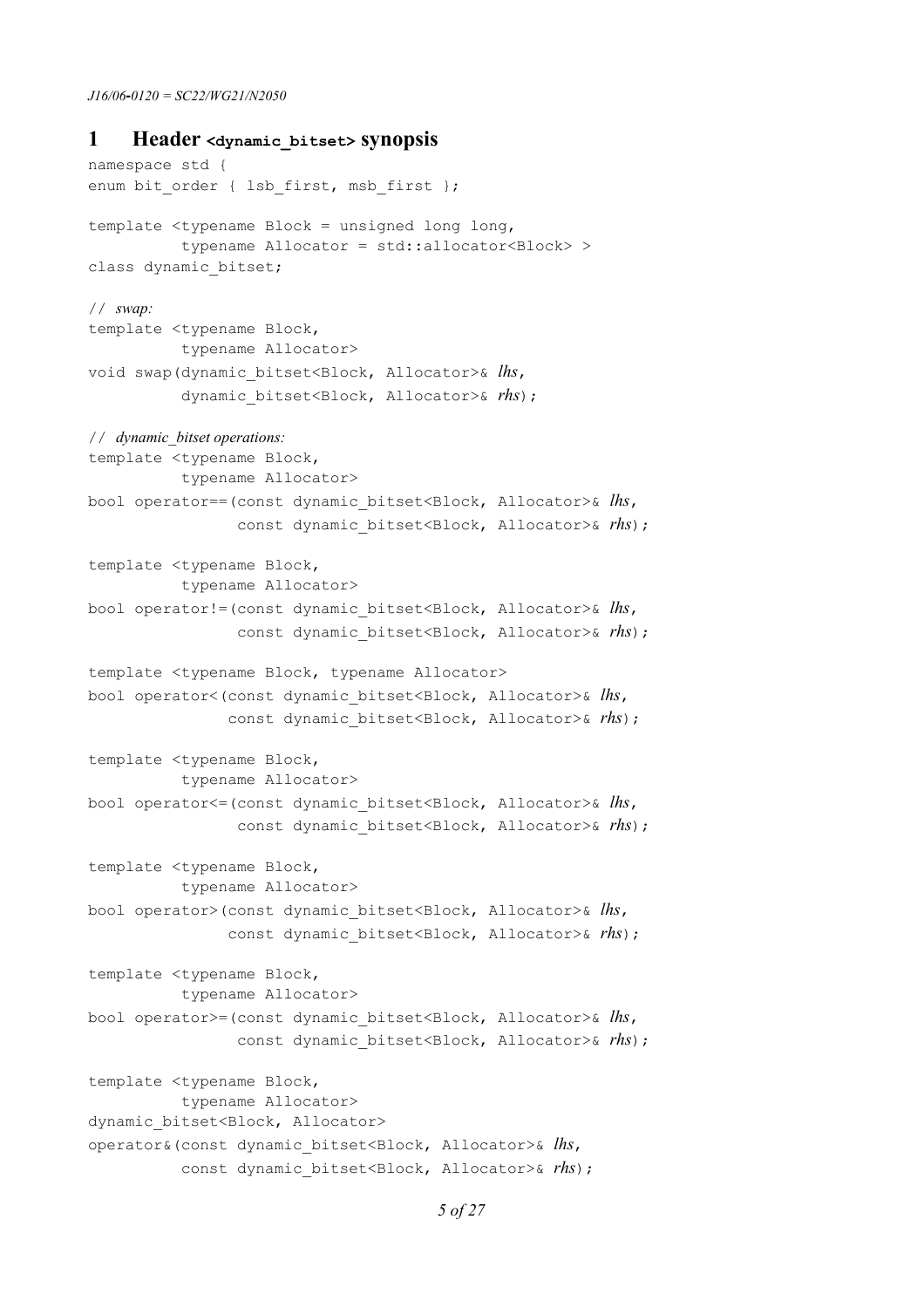```
template <typename Block, 
           typename Allocator>
dynamic bitset<Block, Allocator>
operator|(const dynamic_bitset<Block, Allocator>& lhs, 
          const dynamic bitset<Block, Allocator>& rhs);
template <typename Block, 
           typename Allocator>
dynamic bitset<Block, Allocator>
operator^(const dynamic_bitset<Block, Allocator>& lhs, 
          const dynamic bitset<Block, Allocator>& rhs;
template <typename Block, 
           typename Allocator>
dynamic bitset<Block, Allocator>
operator-(const dynamic_bitset<Block, Allocator>& lhs, 
          const dynamic bitset<Block, Allocator>& rhs);
template <typename Block, 
           typename Allocator>
bool intersect(const dynamic_bitset<Block, Allocator>& lhs, 
                 const dynamic_bitset<Block, Allocator>& rhs,
                 int offset = 0);
template <typename Block, 
           typename Allocator>
bool disjoint(const dynamic_bitset<Block, Allocator>& lhs, 
                const dynamic_bitset<Block, Allocator>& rhs,
               int offset = 0;
template <typename Block, 
           typename Allocator, 
           typename StringT>
void to_string(const dynamic_bitset<Block, Allocator>& x,
                 StringT& str,
               bit order order = msb first);
template <typename Block, 
           typename Allocator, 
           typename BlockOutputIterator>
void to_block_range(const dynamic_bitset<Block, Allocator>& x,
                      BlockOutputIterator result);
template <typename CharT, 
           typename Traits, 
           typename Block, 
           typename Allocator>
std::basic_ostream<CharT, Traits>&
```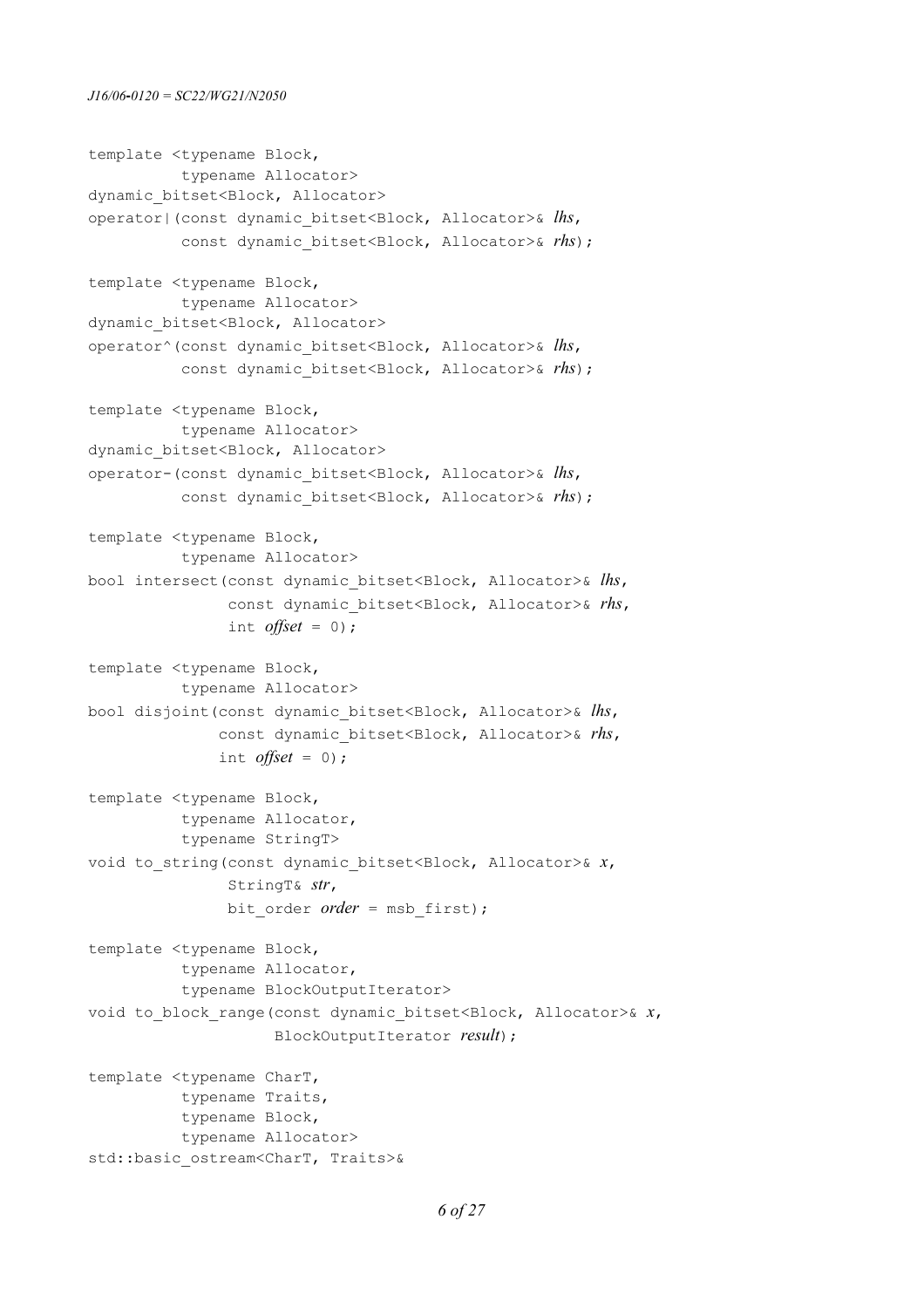```
J16/06‐0120 = SC22/WG21/N2050
operator<<(std::basic_ostream<CharT, Traits>& os, 
            const dynamic bitset<Block, Allocator>& x);
template <typename CharT, 
           typename Traits, 
           typename Block, 
           typename Allocator>
std::basic_istream<CharT, Traits>&
operator>>(std::basic_istream<CharT, Traits>& is, 
            dynamic bitset<Block, Allocator>& x);
// dynamic_bitset bit_order stream manipulators:
class set bit order {
public:
  explicit 
  set bit order(bit order o);
};
template<class CharT, class Traits>
std::basic_ostream<CharT, Traits>& operator<<
   (std::basic_ostream<CharT, Traits>& os, const set_bit_order& sbo);
} // namespace std
```
The header <dynamic\_bitset> defines a class template and several related functions for representing and manipulating a dynamically sized sequences of bits.

```
namespace std {
   template <typename Block, 
            typename Allocator>
  class dynamic_bitset {
  public:
   typedef Block block type;
   typedef Allocator allocator_type;
    typedef implementation-defined size_type;
    typedef implementation-defined block_width_type;
   static const block_width_type bits per block = implementation-defined;
   static const size_type npos = implementation-defined;
    // bit reference:
    class reference
     {
       friend class dynamic bitset<Block, Allocator>;
        reference(block_type& x, int pos);
        void operator&(); // not defined
    public:
```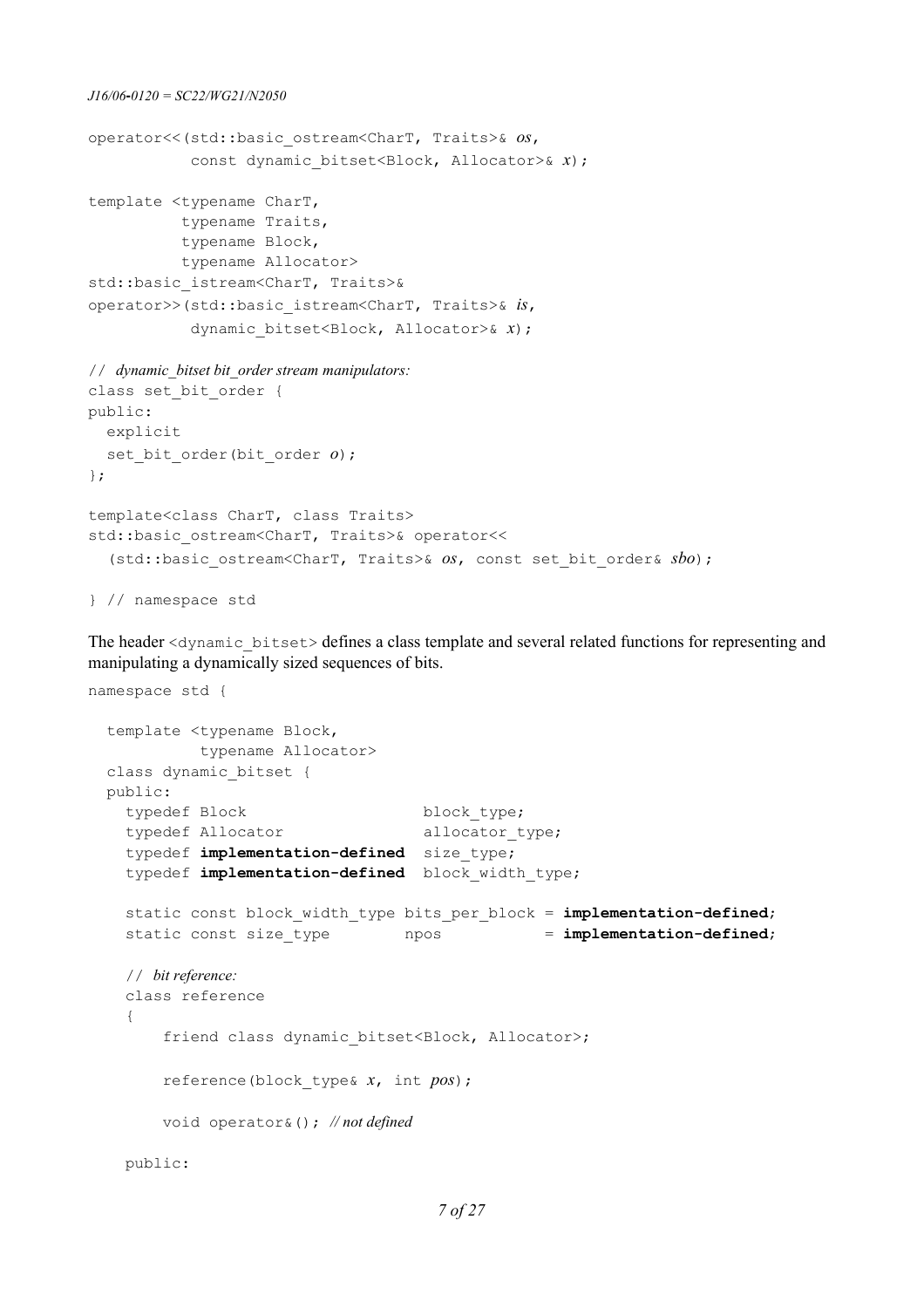```
reference& operator=(bool x); \frac{1}{2} / \frac{1}{2} for b[i] = x;
     reference& operator=(const reference& ); // for b[i] = b[j];
    reference & operator = (bool x); // for b[i] = b[i] | x;
    reference & operator & = (bool x); // for b[i] = b[i] & x;
    reference& operator<sup>\wedge</sup>=(bool x); // for b[i] = b[i] \wedge x;
    reference& operator-=(bool x); \frac{1}{2} / for b[i] = b[i] & !x;
    bool operator~() const; // flips the bits
   operator bool() const; \frac{1}{2} // for x = b[i]reference& flip(); \frac{1}{p} // for b[i].flip();
 };
typedef bool const reference;
 // constructors:
 explicit 
 dynamic_bitset(const Allocator& alloc = Allocator());
 explicit 
 dynamic_bitset(size_type num_bits, 
                unsigned long long value = 0,
                const Allocator& alloc = Allocator());
 template <typename BlockInputIterator>
 dynamic_bitset(BlockInputIterator first, 
                BlockInputIterator last,
                const Allocator& alloc = Allocator());
 template <typename CharT, 
          typename Traits, 
           typename Alloc>
 explicit
 dynamic_bitset(
  const std::basic string<CharT, Traits, Alloc>& str,
  bit order order = msb first,
   typename std::basic_string<CharT, Traits, Alloc>::size_type pos = 0,
  typename std::basic string<CharT, Traits, Alloc>::size type n =std::basic_string<CharT, Traits, Alloc>::npos,
  size type num bits = npos,
   const Allocator& alloc = Allocator());
 dynamic_bitset(const dynamic_bitset& x);
 dynamic_bitset(const dynamic_bitset& x,
                size_type pos,
               size type n = n npos,
               size type num bits = npos,
```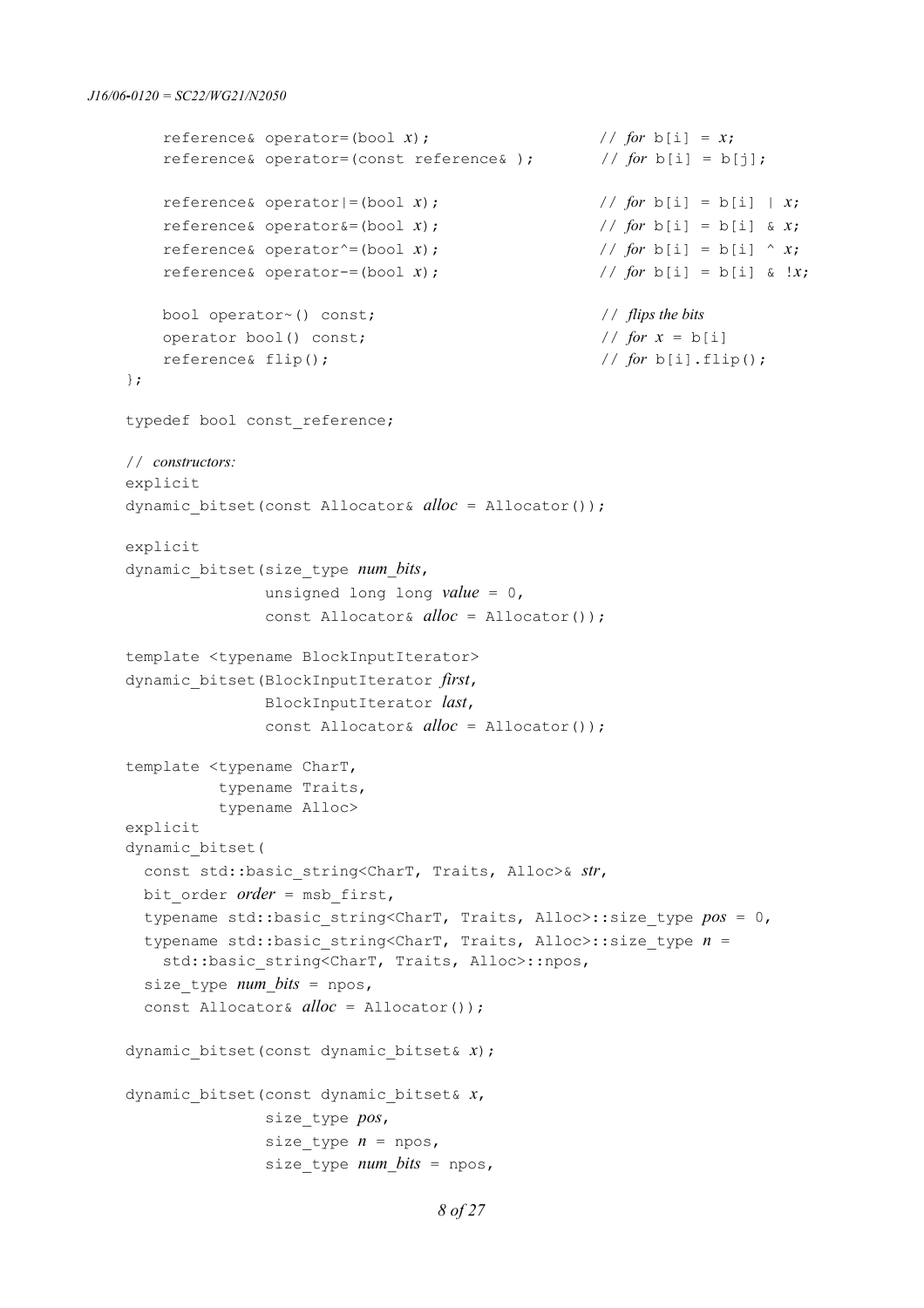```
 const Allocator& alloc = Allocator());
 // destructor:
 ~dynamic_bitset();
 // swap:
 void swap(dynamic_bitset& x);
 // assignment:
 dynamic_bitset& operator=(const dynamic_bitset& x);
 // allocator:
allocator type get allocator() const;
 // modifiers:
 void resize(size_type num_bits, bool value = false);
 void clear();
 void push_back(bool bit);
 void append(Block block);
 template <typename BlockInputIterator>
 void append(BlockInputIterator first, BlockInputIterator last);
 void append(const dynamic_bitset& x);
 void assign(const dynamic_bitset& x,
              size_type pos,
             size type n = npos,
             size type num bits = npos);
 // bitwise operations:
 dynamic_bitset& operator&=(const dynamic_bitset& rhs);
 dynamic_bitset& operator|=(const dynamic_bitset& rhs);
 dynamic_bitset& operator^=(const dynamic_bitset& rhs);
 dynamic_bitset& operator-=(const dynamic_bitset& rhs);
 // bit shift operations:
 dynamic_bitset& operator<<=(size_type n);
 dynamic_bitset& operator>>=(size_type n);
dynamic bitset operator<<(size type n) const;
 dynamic_bitset operator>>(size_type n) const;
 // basic bit operations:
 dynamic_bitset& replace(size_type pos, bool val);
 dynamic_bitset& set(size_type pos);
dynamic bitset& set();
 dynamic_bitset& reset(size_type pos);
dynamic bitset& reset();
 dynamic_bitset& flip(size_type pos);
dynamic bitset& flip();
```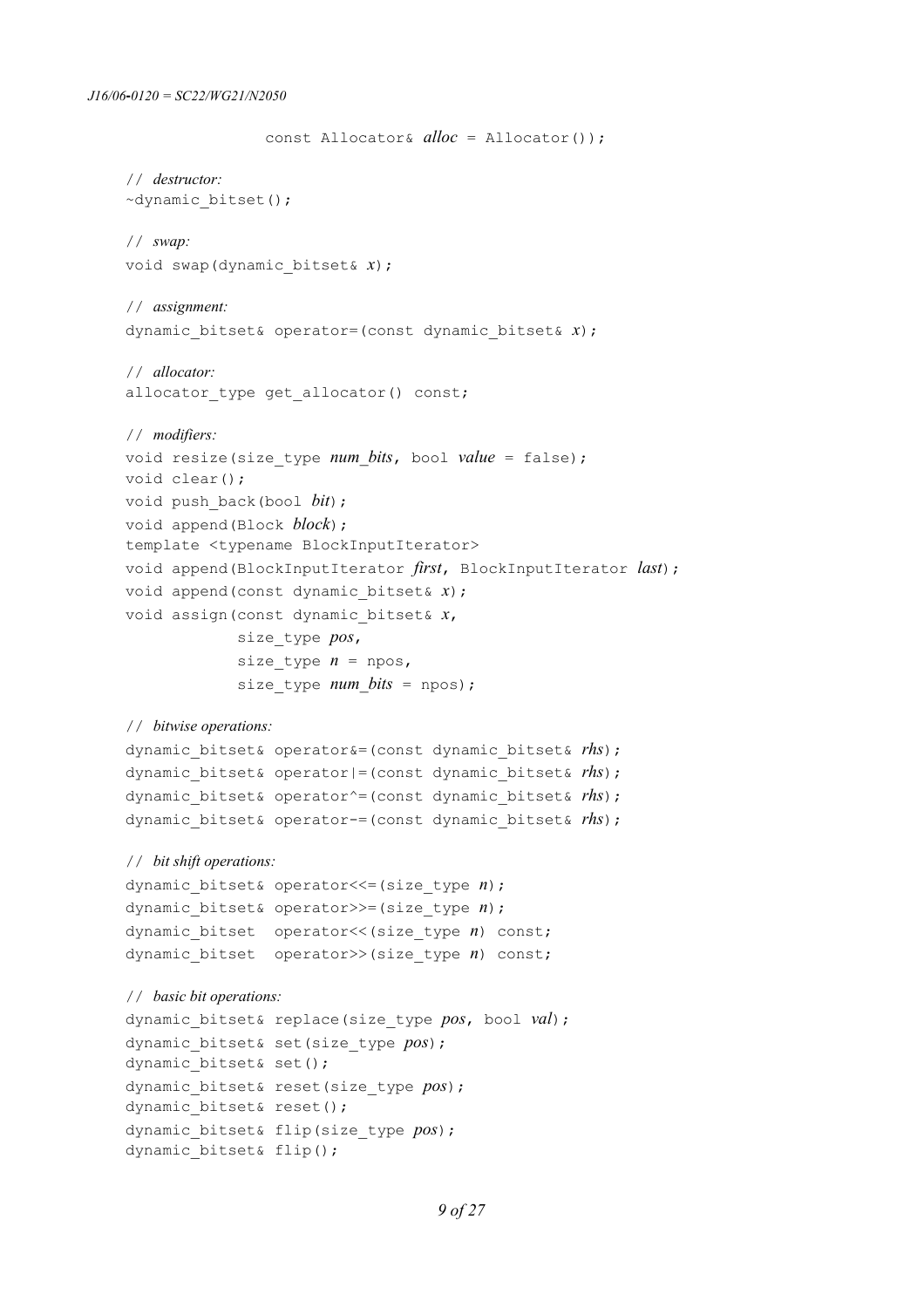```
J16/06‐0120 = SC22/WG21/N2050
    dynamic bitset operator~() const;
     bool test(size_type pos) const;
     bool any() const;
     bool none() const;
     bool all() const;
    size type count() const;
     // element access:
     reference operator[](size_type pos);
     bool operator[](size_type pos) const;
     // conversion:
    unsigned long long to ulonglong() const;
     // capacity:
    size type size() const;
    size type num blocks() const;
    size type max size() const;
     bool empty() const;
     // set queries:
     bool is_subset_of(const dynamic_bitset& x,
                       int offset = 0,
                       size type n = n pos) const;
     bool is_proper_subset_of(const dynamic_bitset& x,
                                int offset = 0,
                               size type n = npos const;
     bool is_superset_of(const dynamic_bitset& x,
                          int offset = 0,
                         size type n = npos) const;
     bool is_proper_superset_of(const dynamic_bitset& x,
                                  int offset = 0,
                                 size type n = npos) const;
     // lookup:
    size type find first set() const;
    size type find next set(size type pos) const;
    size type find last set() const;
    size type find prev set(size type pos) const;
    size type find first reset() const;
    size type find next reset(size type pos) const;
    size type find last reset() const;
    size type find prev reset(size type pos) const;
```
};

} // namespace std

#### **2 dynamic\_bitset constructors**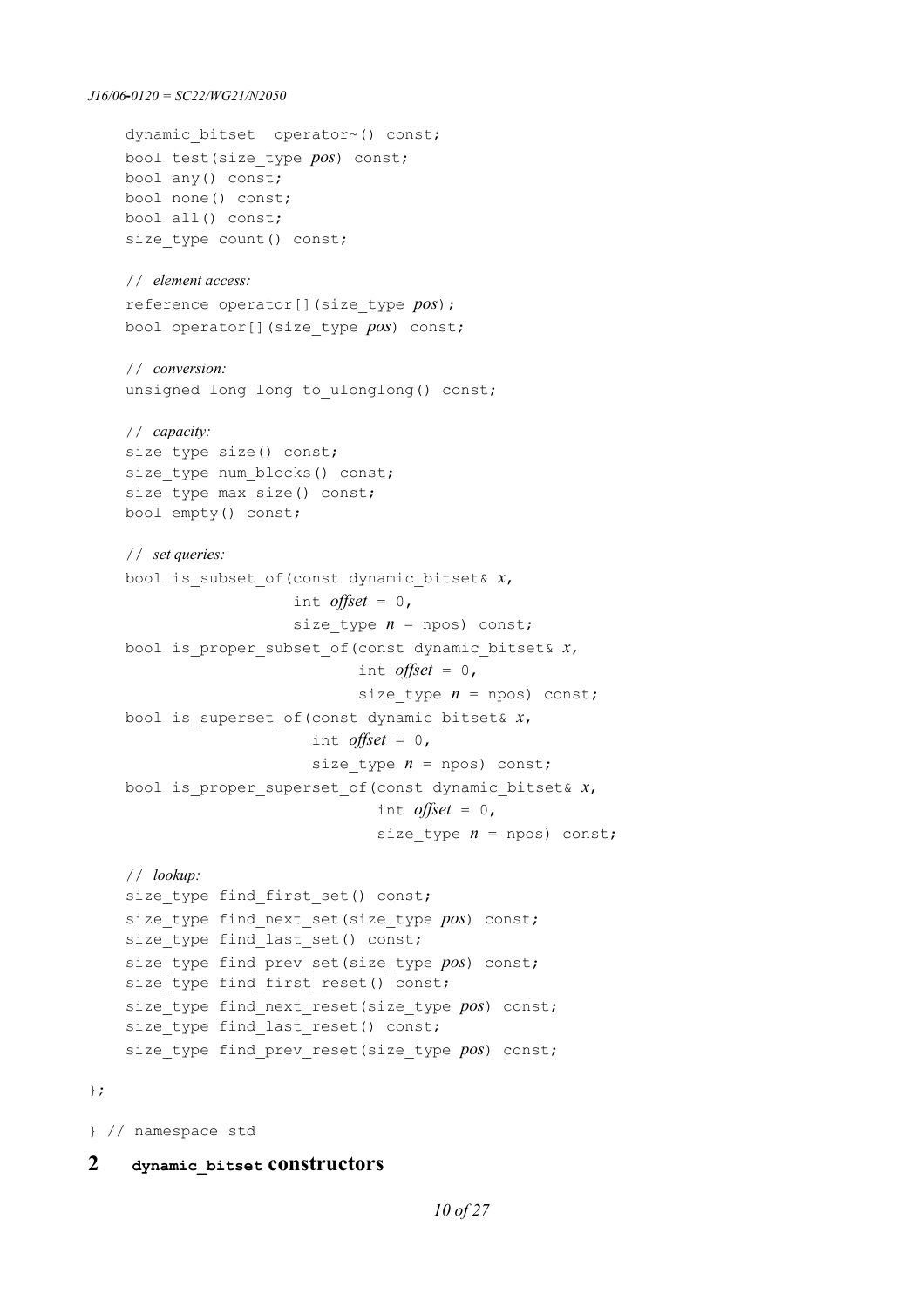```
explicit 
dynamic_bitset(const Allocator& alloc = Allocator());
```
*Effects:* Constructs a dynamic\_bitset of size zero. A copy of the *alloc* object will be used in subsequent dynamic bitset operations such as resize to allocate memory.

*Postconditions:* this->size() == 0.

*Throws:* An allocation error if memory is exhausted (std::bad\_alloc if Allocator is std::allocator).

explicit

```
dynamic_bitset(size_type num_bits,
```
 unsigned long long *value* = 0, const Allocator& *alloc* = Allocator());

*Effects:* Constructs a dynamic\_bitset from an unsigned long long. The first *M* bits are initialized to the corresponding bits in *value* and all other bits, if any, to zero (where  $M =$ min(*num\_bits*, std::numeric\_limits<unsigned long long>::digits)). A copy of the *alloc* object will be used in subsequent dynamic\_bitset operations such as resize to allocate memory.

*Postconditions:*

- $this \rightarrow size() == num bits.$
- For all *i* in the range  $[0, M)$ ,  $(*this)$   $[i] == (value \gg i) \& 1$ .
- For all *i* in the range  $[M, num\ bits)$ , (\*this)  $[i] == false$ .

*Throws:* An allocation error if memory is exhausted (std::bad\_alloc if Allocator is std::allocator).

```
template <typename CharT, 
           typename Traits, 
           typename Alloc>
explicit 
dynamic_bitset(
   const std::basic_string<CharT, Traits, Alloc>& str,
 bit order order = msb first,
   typename std::basic_string<CharT, Traits, Alloc>::size_type pos = 0,
  typename std::basic string<CharT, Traits, Alloc>::size type n =std::basic string<CharT, Traits, Alloc>::npos,
  size type num bits = npos,
   const Allocator& alloc = Allocator());
```
*Requires:*  $pos \leq str \cdot size()$  and the characters used to initialize the bits must be 0 or 1.

*Effects:* Constructs a dynamic bitset from a string of 0's and 1's. The first *M* bits are initialized to the corresponding characters in *str*, where  $M = \min(\min(\text{str.size}() - pos, n)$ , *num\_bits*), if n != std::basic\_string<CharT, Traits, Alloc>::npos and *num\_bits* != npos.

If  $n =$  std::basic string<CharT, Traits, Alloc>::npos then *n* is ignored. Similarly, if *num\_bits* == npos it is also ignored.

If *order* is msb\_first then the highest character position in *str* (the rightmost character), not the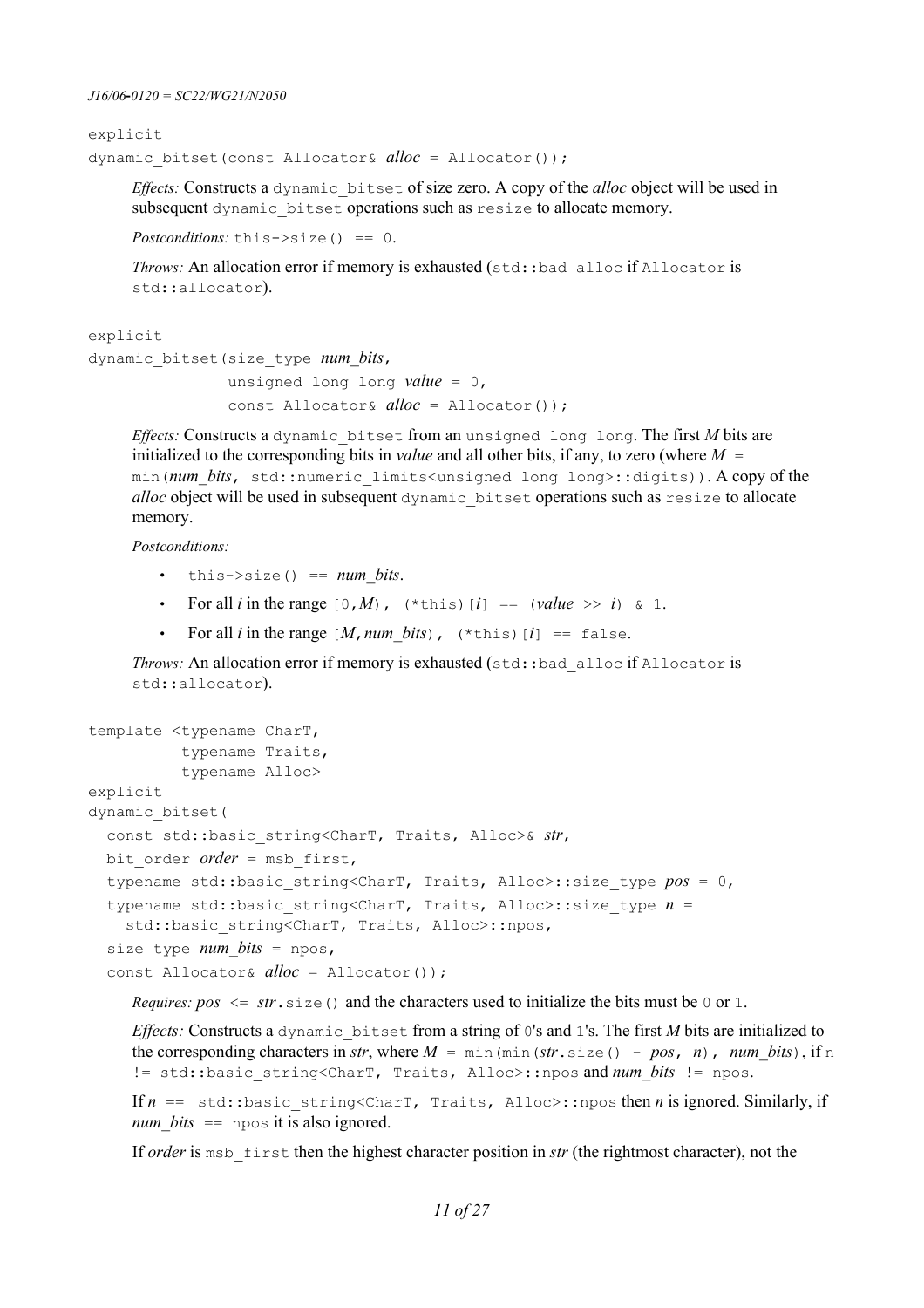lowest (leftmost character), corresponds to the least significant bit. That is, character position *pos* + *M* - 1 - *i* corresponds to bit *i*. Otherwise, if *order* is lsb\_first then character position *pos* corresponds to bit *i*.

[*Example:* dynamic\_bitset(string("11011100")) is the same as dynamic\_bitset(220ul). —*end example*].

*Throws:* an allocation error if memory is exhausted (std::bad\_alloc if Allocator is std::allocator).

```
template <typename BlockInputIterator>
dynamic_bitset(BlockInputIterator first, 
                 BlockInputIterator last,
                 const Allocator& alloc = Allocator());
```
*Requires:* The type BlockInputIterator must be a model of Input Iterator and its value type must be the same type as Block.

*Effects:* Constructs a dynamic bitset based on a range of blocks. Let \**first* be block number 0,  $*+$ *first* block number 1, etc. Block number *b* is used to initialize the bits of the dynamic bitset in the position range  $[b * \text{bits per block}, (b + 1) * \text{bits per block}$ . For each block number *b* with value *blockvalue*, the bit (*blockvalue*  $\gg i$ ) & 1 corresponds to the bit at position (*b* \* bits per block + *i*) in the dynamic bitset (where *i* goes through the range  $[0, 0]$ bits per block)).

*Throws:* An allocation error if memory is exhausted (std::bad\_alloc if Allocator is std::allocator).

dynamic\_bitset(const dynamic\_bitset& *x*, size\_type *pos*, size type  $n = npos$ , size type *num bits* = npos, const Allocator& *alloc* = Allocator());

*Requires: pos* is a valid index in *x*.

*Effects:* Constructs a dynamic bitset that is a subset of the dynamic bitset  $x$ . The first  $M$  bits are initialized to bits  $[pos, pos+M)$  in *x*, where  $M = min(n, x.size() - pos, num bits)$ . If *n* is npos then *n* is considered to be *x*.size()-*pos*. If *num\_bits* is npos then *num\_bits* is considered to be min(*n*, *x*.size()-*pos*). The remaining bits, up to *num\_bits*-1 are initialized to 0.

#### *Postconditions:*

- $this \rightarrow size() == num bits.$
- For all *i* in the range  $[0, M)$ ,  $(*$  this)  $[i] == x[i + pos]$ .
- For all *i* in the range  $[M, num\; bits)$ , (\*this)  $[i] == false$ .

*Throws:* An allocation error if memory is exhausted (std::bad\_alloc if Allocator is std::allocator).

dynamic\_bitset(const dynamic\_bitset& *x*);

*Effects:* Constructs a dynamic bitset that is a copy of the dynamic bitset  $x$ . The allocator for this dynamic bitset is a copy of the allocator in  $x$ .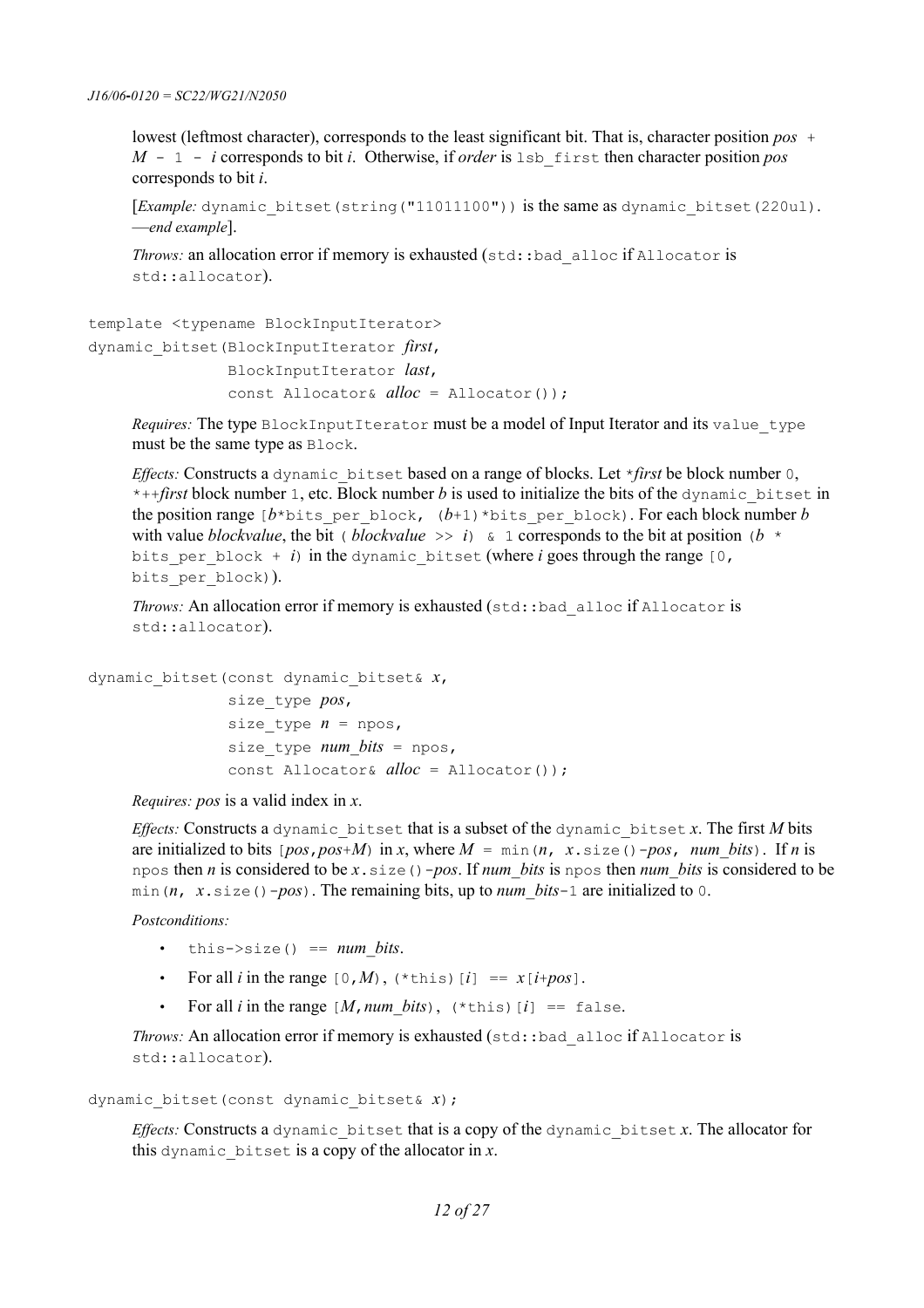*Postconditions:* For all *i* in the range  $[0, x \text{ is } z \in (x)$ ,  $(*this)$   $[i] == x[i]$ .

*Throws:* An allocation error if memory is exhausted (std::bad\_alloc if Allocator is std::allocator).

## **3 dynamic\_bitset swap**

void swap(dynamic\_bitset& *x*);

*Effects:* The contents of this dynamic\_bitset and dynamic\_bitset *x* are exchanged.

*Postconditions:* This dynamic bitset is equal to the original x, and x is equal to the previous version of this dynamic\_bitset.

*Throws:* nothing.

### **4 dynamic\_bitset assignment**

dynamic\_bitset& operator=(const dynamic\_bitset& *x*);

*Effects:* This dynamic bitset becomes a copy of the dynamic bitset  $x$ .

*Postconditions:* For all *i* in the range  $[0, x \text{ is } (x)$ ,  $(*this)$   $[i] == x[i]$ .

*Returns:* \*this.

*Throws:* nothing.

### **5 dynamic\_bitset allocator**

allocator type get allocator() const;

*Returns:* A copy of the allocator object used to construct \*this.

*Throws:* An allocation error if memory is exhausted (std::bad alloc if Allocator is std::allocator).

#### **6 dynamic\_bitset resizing**

void resize(size\_type *num\_bits*, bool *value* = false);

*Effects:* Changes the number of bits of the dynamic bitset to *num\_bits*. If *num\_bits* > size() then the bits in the range [0,size()) remain the same, and the bits in [size(),*num\_bits*) are all set to *value*. If *num* bits  $\leq$  size() then the bits in the range [0,*num\_bits*) stay the same and the remaining bits are discarded.

*Postconditions:* this->size() == *num\_bits*.

*Throws:* An allocation error if memory is exhausted (std::bad\_alloc if Allocator is std::allocator).

void clear();

*Effects:* The size of the dynamic\_bitset becomes zero.

*Throws:* nothing.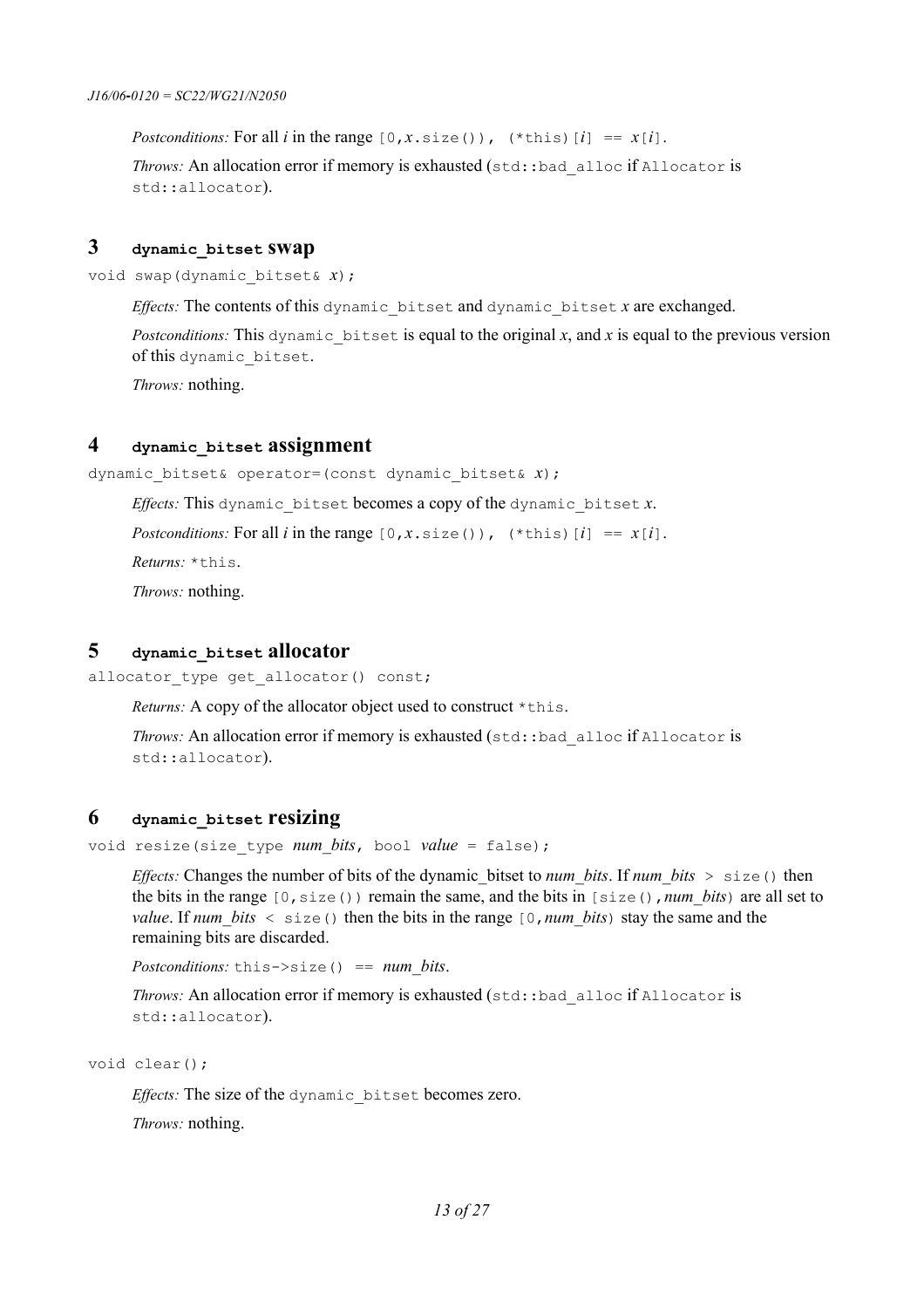void push\_back(bool *bit*);

*Effects:* Increases the size of the dynamic\_bitset by one, and sets the value of the new mostsignificant bit to *bit*.

*Throws:* An allocation error if memory is exhausted (std::bad\_alloc if Allocator is std::allocator).

void append(Block *block*);

*Effects:* Appends the bits in value to the dynamic bitset (appends to the most-significant end). This increases the size of the dynamic\_bitset by bits\_per\_block. Let *s* be the old size of the dynamic bitset, then for *i* in the range  $[0, \text{bits per block})$ , the bit at position  $(s + i)$  is set to  $((block \gg i) \& 1).$ 

*Throws:* An allocation error if memory is exhausted (std::bad alloc if Allocator is std::allocator).

```
template <typename BlockInputIterator>
void append(BlockInputIterator first, BlockInputIterator last);
```
Requires: The BlockInputIterator type must be a model of Input Iterator and the value type must be the same type as Block*.*

*Effects:* The result is equivalent to:

for(;  $first$  !=  $last;$  ++ $first$ )

this->append(\**first*);

*Throws:* An allocation error if memory is exhausted (std::bad\_alloc if Allocator is std::allocator).

void append(const dynamic\_bitset& *x*);

*Effects:* The result is equivalent to:

```
for(size type i=0; i\leq x.size(); ++i)
```

```
 this->push_back(x[i]);
```
*Throws:* An allocation error if memory is exhausted (std::bad\_alloc if Allocator is std::allocator).

void assign(const dynamic\_bitset& *x*,

 size\_type *pos*, size type  $n = npos$ , size type *num bits* = npos);

*Requires: pos* is a valid index in *x*.

*Effects:* Equivalent to the assignment of a newly constructed dynamic\_bitset that is a subset of the dynamic bitset *x*, where the first *M* bits are initialized to bits  $[pos, pos+M]$  in *x*, where  $M =$ min(*n*,  $x \cdot \text{size}(x) - pos$ , *num* bits) and the remaining bits, up to *num\_bits*-1 are initialized to 0. If *n* is npos then *n* is considered to be *x*.size()-*pos*. If *num\_bits* is npos then *num\_bits* is considered to be min( $n, x.size() - pos$ ).

*Postconditions:*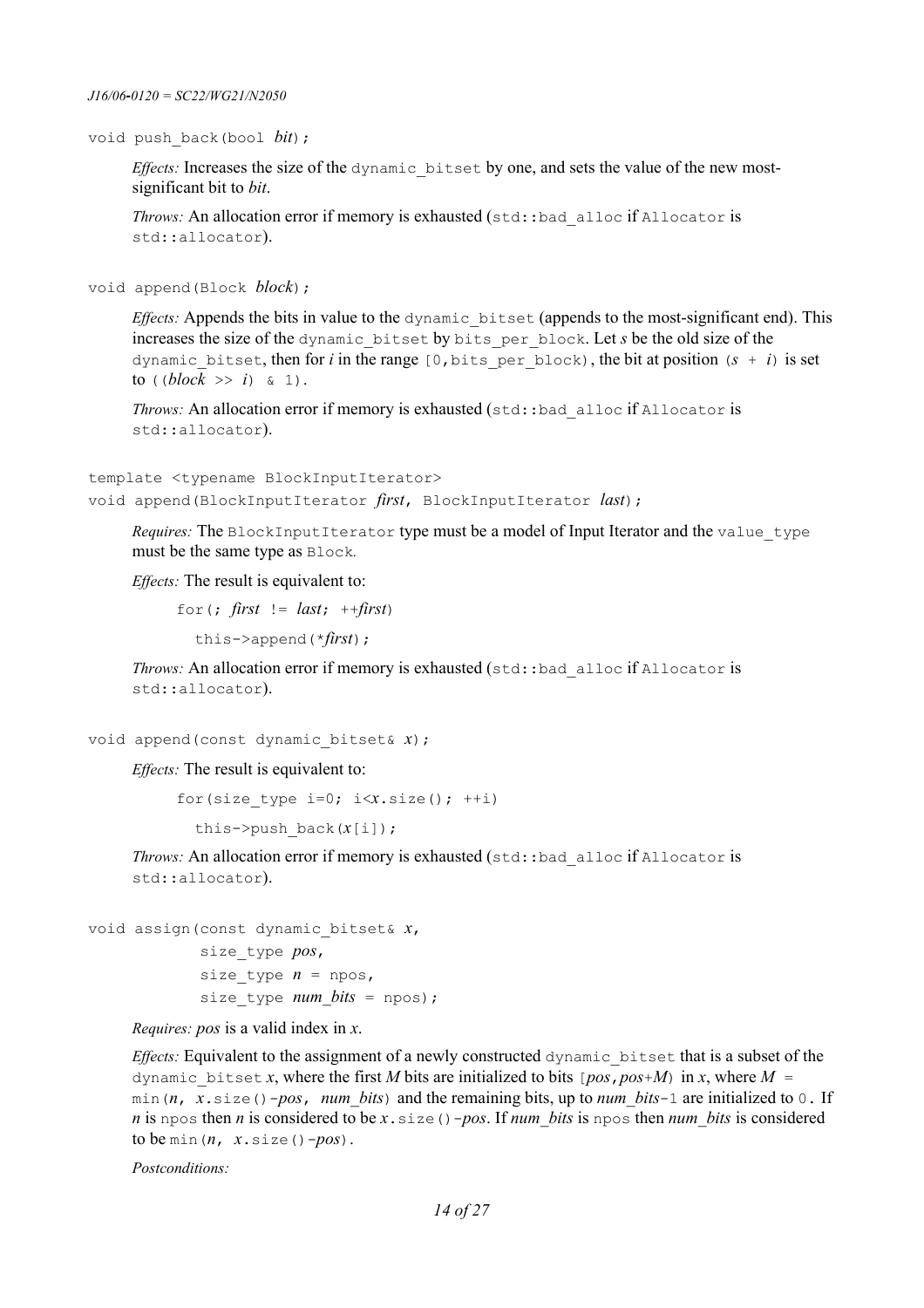- $this \rightarrow size() == num bits.$
- For all *i* in the range  $[0, M)$ ,  $(*this)$   $[i] == x[i+pos]$ .
- For all *i* in the range  $[M, num\; bits)$ ,  $(*this)$   $[i] == false$ .

*Throws:* An allocation error if memory is exhausted (std::bad\_alloc if Allocator is std::allocator).

## **7 dynamic\_bitset bitwise operations**

dynamic\_bitset& operator&=(const dynamic\_bitset& *rhs*);

*Effects:* Bitwise-AND *M* bits in *rhs* with the corresponding bits in this dynamic bitset, where  $M =$ min(this->size(), *rhs*.size()). If this->size() is greater than *rhs*.size(), then the remaining this->size() - *M* bits are bitwise-ANDed with 0. This computes the set intersection of this dynamic\_bitset and the *rhs* dynamic\_bitset. The effect is to clear each bit in \*this for which the corresponding bit in the *rhs* is clear, leaving all other bits unchanged. This is equivalent to:

```
for (size type i = 0; i != M; ++i)
  (*this)[i] = (*this)[i] & rhs[i];
for (size type i = M; i != this->size(); ++i)
  (*this) [i] = (*this) [i] & 0;
```
*Returns:* \*this.

*Throws:* nothing.

```
dynamic_bitset& operator|=(const dynamic_bitset& rhs);
```
*Effects:* Bitwise-OR *M* bits in *rhs* with the corresponding bits in this dynamic bitset, where  $M =$ min(this->size(), *rhs*.size()). If this->size() is greater than *rhs*.size(), then the remaining this->size() - *M* bits are bitwise-ORed with 0. This computes the set intersection of this dynamic bitset and the *rhs* dynamic bitset. The effect is to clear each bit in \*this for which the corresponding bit in the *rhs* is clear, leaving all other bits unchanged. This is equivalent to:

```
for (size type i = 0; i != M; ++i)
  (*this)[i] = (*this)[i] | rhs[i];
for (size type i = M; i != this->size(); ++i)
  (*this) [i] = (*this) [i] | 0;
```
*Returns:* \*this.

*Throws:* nothing.

dynamic\_bitset& operator^=(const dynamic\_bitset& *x*);

*Effects:* Bitwise-XOR's M bits in *rhs* with the bits in this dynamic bitset, where  $M = min$  (this->size(), *rhs*.size()). If this->size() is greater than *rhs*.size(), then the remaining this-  $>$ size() - *M* bits are bitwise-XORed with 0. The effect is to toggle each bit in \*this for which the corresponding bit in the *rhs* is set, leaving all other bits unchanged. This is equivalent to:

for (size type i = 0; i !=  $M$ ; ++i)  $(*this)$  [i] =  $(*this)$  [i] ^  $rhs$ [i];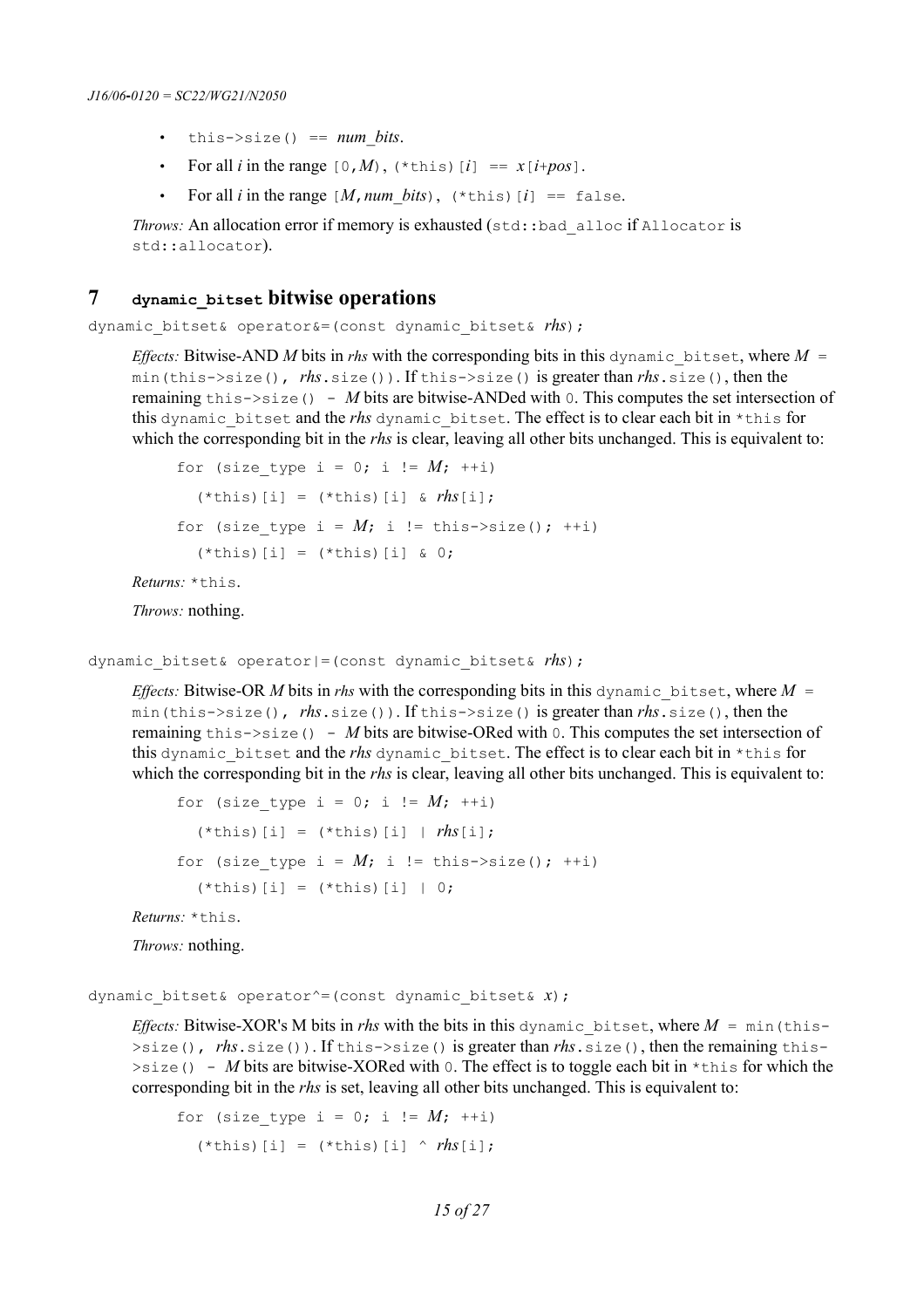```
for (size type i = M; i != this->size(); ++i)
  (*this)[i] = (*this)[i] ^ 0;
```
*Returns:* \*this.

*Throws:* nothing.

dynamic\_bitset& operator-=(const dynamic\_bitset& *x*);

*Effects:* Bitwise-AND the complement of *M* bits in *rhs* with the corresponding bits in this dynamic\_bitset, where *M* = min(this->size(), *rhs*.size()). If this->size() is greater than  $rhs$ , size(), then the remaining this- $\ge$ size() - *M* bits are bitwise-ANDed with 1. This computes the set difference of this dynamic\_bitset and the *rhs* dynamic\_bitset. This is equivalent to:

```
for (size type i = 0; i != M; ++i)
  (*this)[i] = (*this)[i] & ~rhs[i];
for (size type i = M; i != this->size(); ++i)
  (\starthis)[i] = (\starthis)[i] & 1;
```
*Returns:* \*this.

*Throws:* nothing.

### **8 dynamic\_bitset bit shift operations**

dynamic\_bitset& operator<<=(size\_type *n*);

*Effects:* Replaces each bit position *pos* in \*this with a value determined as follows:

 $-$  If *pos*  $\langle n, \text{ the new value is zero};$ 

 $\equiv$  If *pos*  $\ge$  *n*, the new value is the previous value of the bit at position *pos – n*.

*Returns:* \*this.

*Throws:* nothing.

dynamic\_bitset& operator>>=(size\_type *n*);

*Effects:* Replaces each bit position *pos* in \*this with a value determined as follows:

 $-$  If  $n \geq$  size() - pos, the new value is zero;

 $-$  If  $n \leq$  size() - *pos*, the new value is the previous value of the bit at position *pos* + *n*.

*Returns:* \*this.

*Throws:* nothing.

dynamic bitset operator<<(size\_type *n*) const;

*Effects:* Constructs an object *x* of dynamic bitset and initialises it with  $*$ this.

*Returns:*  $x \leq 2$  *n.* 

*Throws:* An allocation error if memory is exhausted (std::bad\_alloc if Allocator is std::allocator).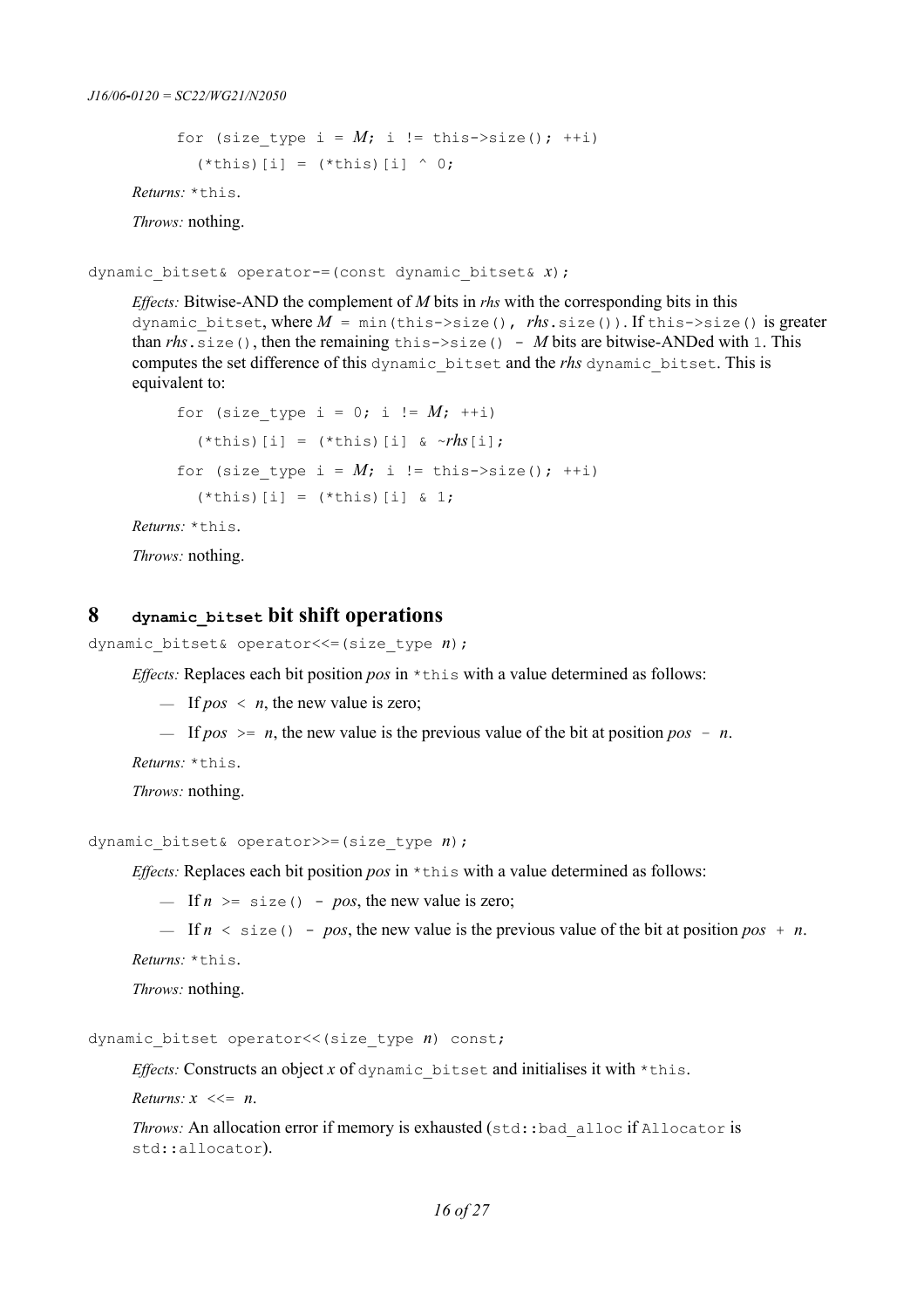```
dynamic_bitset operator>>(size_type n) const;
```
*Effects:* Constructs an object  $x$  of dynamic bitset and initialises it with  $*$ this.

*Returns: x* >>= *n*.

```
Throws: An allocation error if memory is exhausted (std::bad_alloc if Allocator is
std::allocator).
```
#### **9 dynamic\_bitset basic bit operations**

```
dynamic_bitset& replace(size_type pos, bool val);
```
*Effects:* Sets bit *pos* in \*this to 1 if *val* is true, and clears bit *pos* in \*this to 0 if *val* is false.

*Returns:* \*this.

*Throws:* nothing.

```
dynamic_bitset& set(size_type pos);
```

```
Requires: pos < this->size().
```
*Effects:* Sets bit *pos* in \*this to 1.

*Returns:* \*this.

*Throws:* nothing.

```
dynamic bitset& set();
```
*Effects:* Sets all bits in \*this to 1. *Returns:* \*this.

*Throws:* nothing.

```
dynamic_bitset& reset(size_type pos);
```
*Effects:* Sets bit *pos* in \*this to 0.

*Returns:* \*this.

*Throws:* nothing.

dynamic bitset& reset();

*Effects:* Clears all bits in \*this to 0. *Returns:* \*this.

*Throws:* nothing.

```
dynamic_bitset& flip(size_type pos);
     Requires: pos < this->size().
```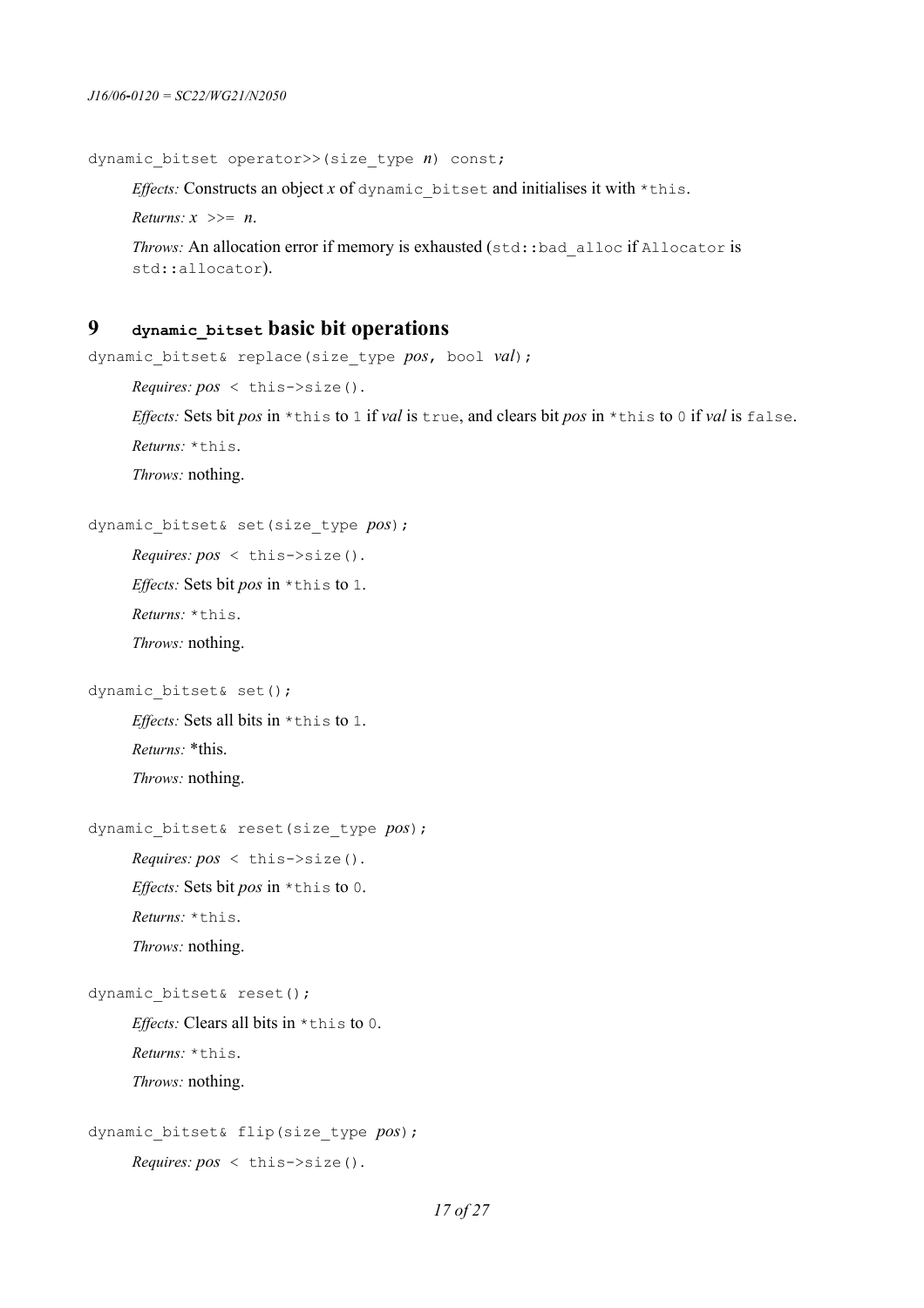```
J16/06‐0120 = SC22/WG21/N2050
```

```
Effects: Toggles the bit at pos in *this. 
Returns: *this.
Throws: nothing.
```
#### dynamic bitset& flip();

*Effects:* Toggles all bits in \*this.

*Returns:* \*this.

*Throws:* nothing.

```
dynamic bitset operator~() const;
```
*Effects:* Constructs an object *x* of dynamic bitset and initialises it with \*this.

*Returns: x*.flip().

```
Throws: An allocation error if memory is exhausted (std::bad_alloc if Allocator is
std::allocator).
```
bool test(size\_type *pos*) const;

*Requires: pos* < this->size().

*Returns:* true if the bit at *pos* in \*this has the value 1, false otherwise.

*Throws:* nothing.

bool any() const;

*Returns:* true if any bit in \*this is 1, false otherwise. *Throws:* nothing.

bool none() const;

*Returns:* true if no bit in \*this is 1, false otherwise. *Throws:* nothing.

bool all() const;

*Returns:* true if all bits in \*this are 1, false otherwise. *Throws:* nothing.

size type count() const;

*Returns:* A count of the number of bits set to 1 in \*this. *Throws:* nothing.

#### **10 dynamic\_bitset element access**

```
reference operator[](size_type pos);
```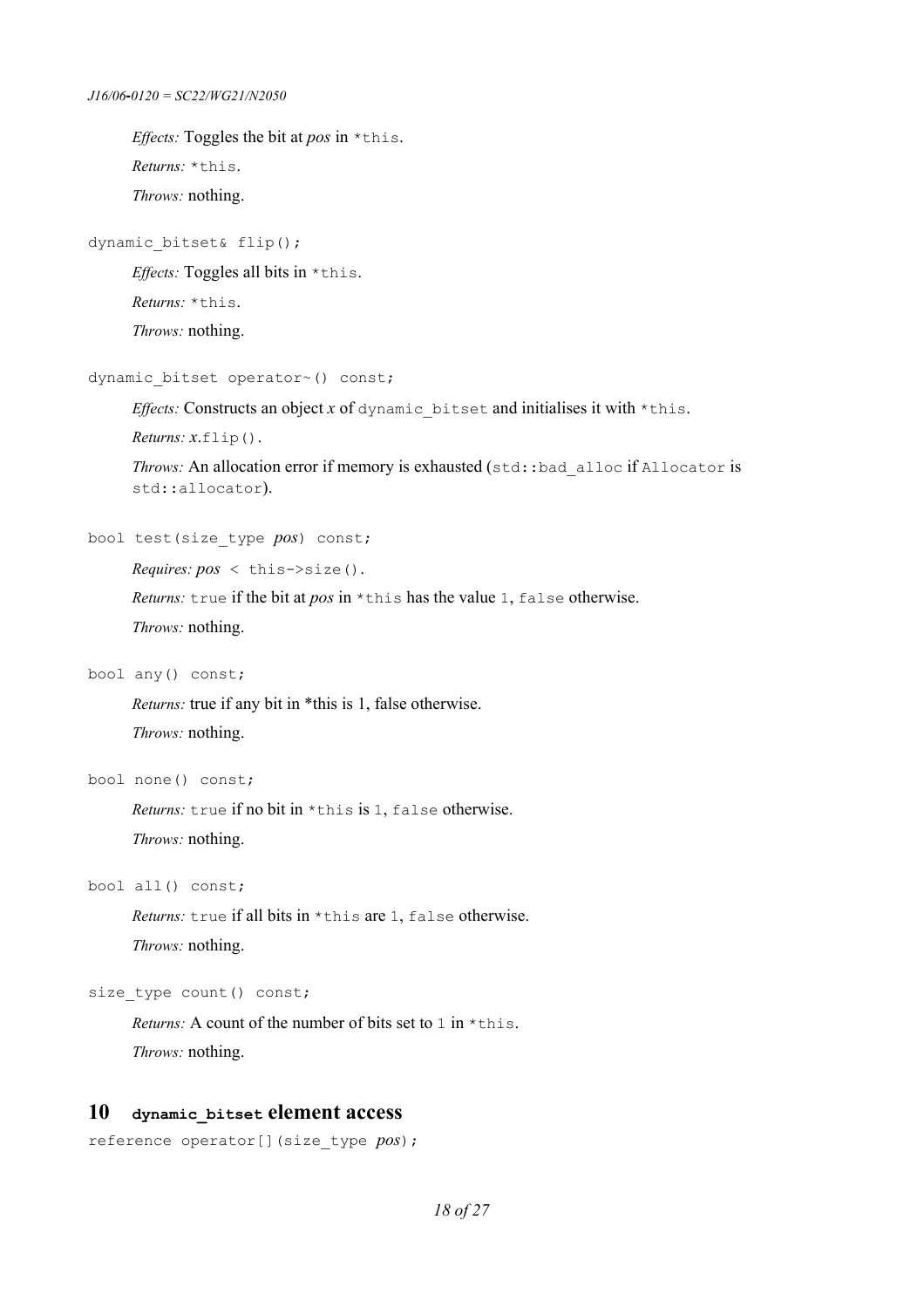*Requires: pos* < this->size().

*Returns:* A reference to bit *pos*. Note that reference is a proxy class with an assignment operator and a conversion to bool, which allows you to use operator[] for assignment. That is, if *x* is a variable convertible to bool, you can write both  $x = b[pos]$  and  $b[pos] = x$ . However, in many other respects the proxy is not the same as the true reference type bool&.

*Throws:* nothing.

```
bool operator[](size_type pos) const;
     Requires: pos < this->size().
     Returns: test(pos).
     Throws: nothing.
```
## **11 dynamic\_bitset conversion**

unsigned long to ulonglong() const;

*Returns:* The numeric value corresponding to the bits in  $*$ this.

*Throws:* std:: overflow error if that value is too large to be represented in an unsigned long long, i.e. if \*this has any non-zero bit at a position >= std:: numeric\_limits<unsigned long long>::digits.

### **12 dynamic\_bitset capacity**

```
size type size() const;
```
*Returns:* the number of bits in this dynamic\_bitset.

*Throws:* nothing.

```
size_type num_blocks() const;
```
*Returns:* the number of blocks in this dynamic\_bitset.

*Throws:* nothing.

size type max size() const;

*Returns:* size() of the largest possible dynamic bitset.

*Throws:* nothing.

```
bool empty() const;
```
*Returns:*  $size() == 0$ .

*Throws:* nothing.

#### **13 dynamic\_bitset set queries**

```
bool is_subset_of(const dynamic_bitset& x,
```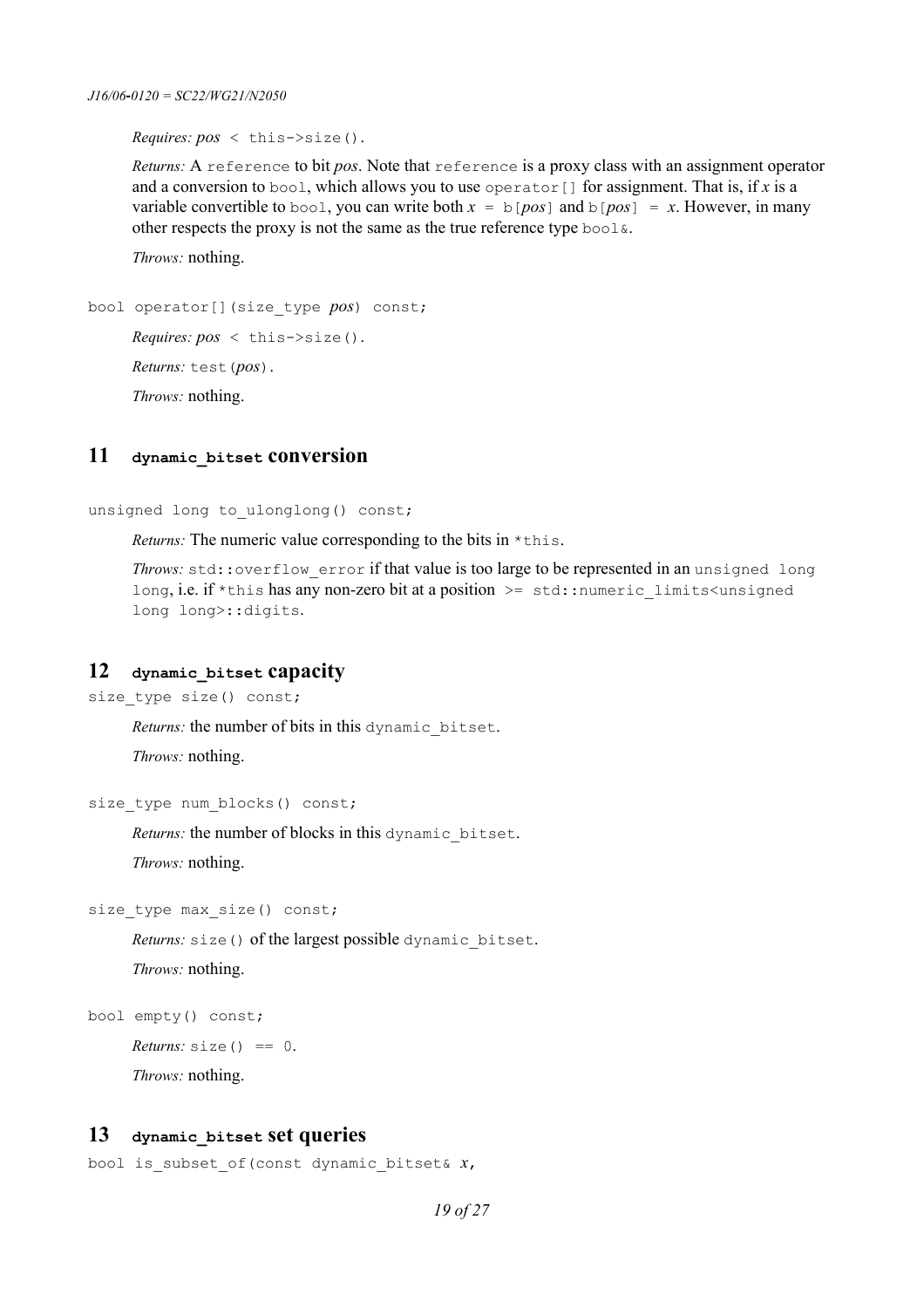```
int offset = 0,
size type n = npos) const;
```
*Returns:* true if this dynamic\_bitset is a subset of *n* bits of dynamic\_bitset *x* offset by *offset*. That is, it returns true if, for every bit *pos* that is set to 1 in this dynamic bitset, the corresponding bit *pos*+*offset* in dynamic\_bitset *x* is also set to 1. Otherwise this function returns false. Positions in dynamic\_bitset *x* less than 0 or greater than *pos*+*offset*+*n* are considered to be 0.

```
[Example: If *this == dynamic bitset(string("11101101"),false)and x ==
dynamic bitset(string("101111011010"),false) then, this->is subset of(x, -2,
4) == true but this->is subset of(x, 3) == false.
—end example]
```
*Throws:* nothing.

```
bool is_proper_subset_of(const dynamic_bitset& x,
                          int offset = 0,
                          size type n = n npos) const;
```
*Returns:* true if this dynamic bitset is a proper subset of *n* bits of dynamic bitset *x* offset by *offset*. That is, it returns true if, for every bit that is set to 1 in this dynamic\_bitset, the corresponding bit in dynamic bitset *x* is also set to 1 and this->count()  $\langle x.\text{count}\rangle$ . Otherwise this function returns false.

```
[Example: If *this == dynamic bitset(string("010010101101")), this->count() == 6;
and x = dynamic bitset(string("011011101101")), x.count() == 8; then, this-
>is proper subset of (x) == true.
—end example]
```
*Throws:* nothing.

```
bool is_superset_of(const dynamic_bitset& x,
                     int offset = 0,
                     size type n = npos const;
     Returns: x.is_subset_of(*this,offset ,n );
     Throws: nothing. 
bool is_proper_superset_of(const dynamic_bitset& x,
```
int *offset* =  $0$ , size type  $n = n$  npos) const;

```
Returns: x.is_proper_subset_of(*this,offset ,n );
Throws: nothing.
```
#### **14 dynamic\_bitset lookup**

```
size type find first set() const;
```
*Returns:* the lowest index *i* such as bit *i* is set to 1, or npos if \*this has no one bits. *Throws:* nothing.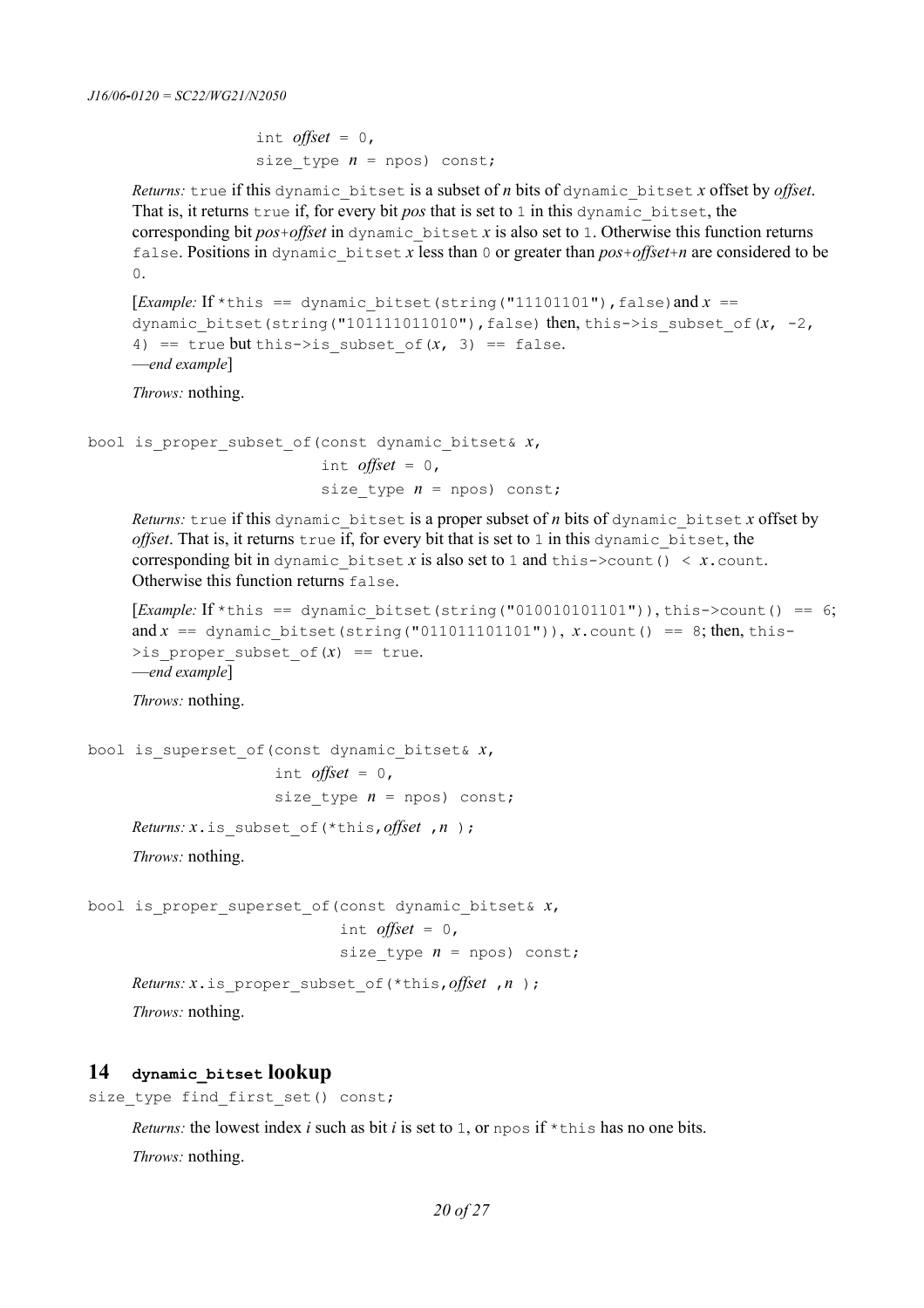```
size type find next set(size type pos) const;
```
*Requires: pos* < this->size().

*Returns:* the lowest index *i* greater than *pos* such as bit *i* is set to 1, or npos if no such index exists. *Throws:* nothing.

size\_type find\_last\_set() const;

*Returns:* the highest index *i* such as bit *i* is set to 1, or npos if \*this has no one bits. *Throws:* nothing.

```
size type find prev set(size type pos) const;
```
*Requires: pos* < this->size().

*Returns:* the highest index *i* less than *pos* such as bit *i* is set to 1, or npos if no such index exists. *Throws:* nothing.

```
size type find first reset() const;
```
*Returns:* the lowest index *i* such that bit *i* is clear (0), or npos if  $\star$ this has no zero bits. *Throws:* nothing.

```
size type find next reset(size type pos) const;
```
*Requires: pos* < this->size().

*Returns:* the lowest index *i* greater than *pos* such that bit *i* is clear (0), or npos if no such index exists. *Throws:* nothing.

```
size type find last reset() const;
```
*Returns:* the highest index *i* such that bit *i* is clear (0), or npos if  $*$ this has no zero bits. *Throws:* nothing.

```
size type find prev reset(size type pos) const;
```
*Requires: pos* < this->size().

*Returns:* the highest index *i* less than *pos* such as bit *i* is clear (0), or npos if no such index exists. *Throws:* nothing.

#### **15 dynamic\_bitset non-member operations**

```
template <typename Block,
           typename Allocator>
void swap(dynamic_bitset<Block, Allocator>& lhs,
           dynamic_bitset<Block, Allocator>& rhs);
     Returns: lhs.swap(rhs);
```

```
21 of 27
```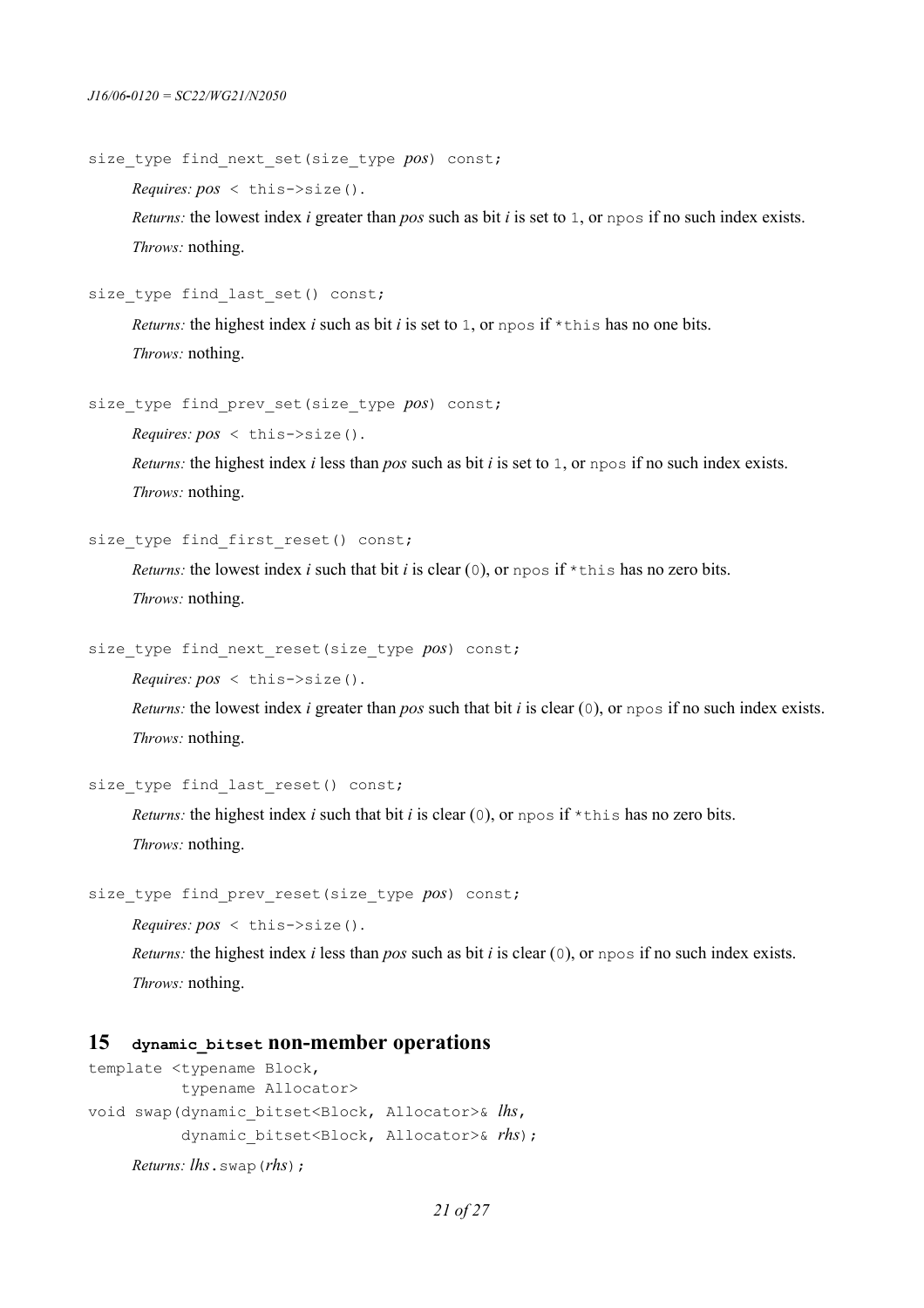*Throws:* nothing.

```
template <typename Block, 
            typename Allocator>
bool operator==(const dynamic_bitset<Block, Allocator>& lhs,
                  const dynamic bitset<Block, Allocator>& rhs;
     Returns: true if lhs, size() == rhs, size() and if for all i in the range [0, rhs], size()),
     (*this)[i] == rhs[i]. Otherwise returns false.
     Throws: nothing.
template <typename Block, 
            typename Allocator>
bool operator!=(const dynamic_bitset<Block, Allocator>& lhs, 
                  const dynamic bitset<Block, Allocator>& rhs;
     Returns: ! (lhs == rhs);
     Throws: nothing.
template <typename Block, typename Allocator>
bool operator<(const dynamic_bitset<Block, Allocator>& lhs, 
                const dynamic bitset<Block, Allocator>& rhs);
     Returns: true if lhs is lexicographically less than rhs, false otherwise.
     Throws: nothing.
template <typename Block, 
            typename Allocator>
bool operator<=(const dynamic_bitset<Block, Allocator>& lhs, 
                  const dynamic bitset<Block, Allocator>& rhs;
     Returns: | (lhs > rhs);
     Throws: nothing.
template <typename Block, 
            typename Allocator>
bool operator>(const dynamic_bitset<Block, Allocator>& lhs, 
                const dynamic bitset<Block, Allocator>& rhs;
     Returns: ! (lhs < rhs | | lhs == rhs);
     Throws: nothing.
template <typename Block, 
            typename Allocator>
bool operator>=(const dynamic_bitset<Block, Allocator>& lhs, 
                  const dynamic bitset<Block, Allocator>& rhs;
     Returns: | (lhs < rhs) ;
```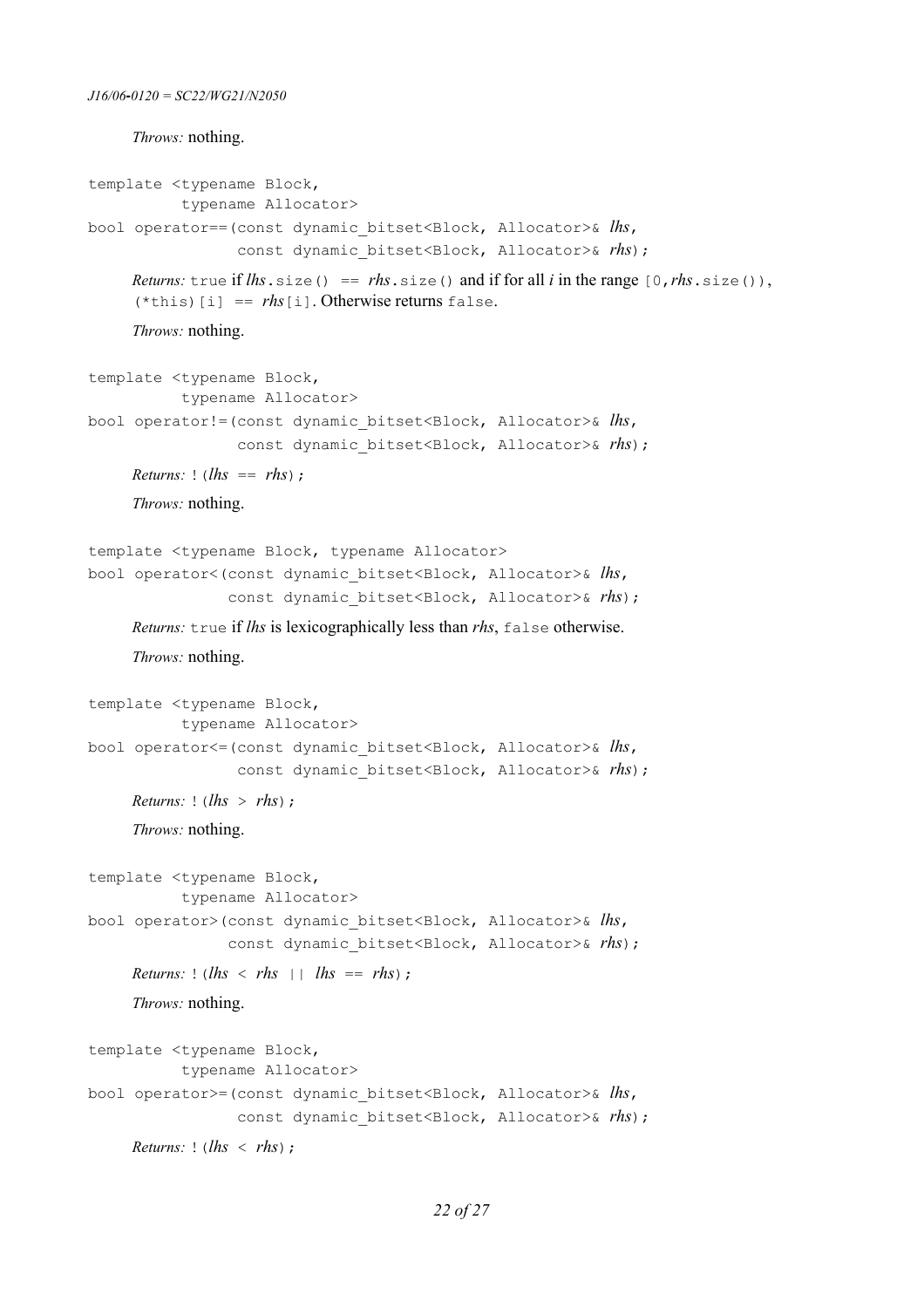*Throws:* nothing.

```
template <typename Block, 
           typename Allocator>
dynamic bitset<Block, Allocator>
operator&(const dynamic_bitset<Block, Allocator>& lhs, 
           const dynamic bitset<Block, Allocator>& rhs;
     Returns: dynamic_bitset<Block,Allocator>(lhs) &= rhs.
     Throws: An allocation error if memory is exhausted (std::bad_alloc if Allocator is
     std::allocator).
template <typename Block, 
            typename Allocator>
dynamic bitset<Block, Allocator>
operator|(const dynamic_bitset<Block, Allocator>& lhs, 
           const dynamic bitset<Block, Allocator>& rhs;
     Returns: dynamic_bitset<Block,Allocator>(lhs) |= rhs.
     Throws: An allocation error if memory is exhausted (std::bad alloc if Allocator is
     std::allocator).
template <typename Block, 
            typename Allocator>
dynamic bitset<Block, Allocator>
operator^(const dynamic_bitset<Block, Allocator>& lhs, 
           const dynamic bitset<Block, Allocator>& rhs);
     Returns: dynamic_bitset<Block,Allocator>(lhs) ^= rhs.
     Throws: An allocation error if memory is exhausted (std::bad_alloc if Allocator is
     std::allocator).
template <typename Block, 
           typename Allocator>
dynamic bitset<Block, Allocator>
operator-(const dynamic_bitset<Block, Allocator>& lhs, 
           const dynamic bitset<Block, Allocator>& rhs);
     Returns: dynamic_bitset<Block,Allocator>(lhs) -= rhs.
     Throws: An allocation error if memory is exhausted (std::bad alloc if Allocator is
     std::allocator).
template <typename Block, 
           typename Allocator>
bool intersect(const dynamic_bitset<Block, Allocator>& lhs, 
                 const dynamic_bitset<Block, Allocator>& rhs,
                int offset = 0;
```
*Effect:* true if there exists any valid position *pos* in *lhs* and any valid position *pos*+*offset* in *rhs* for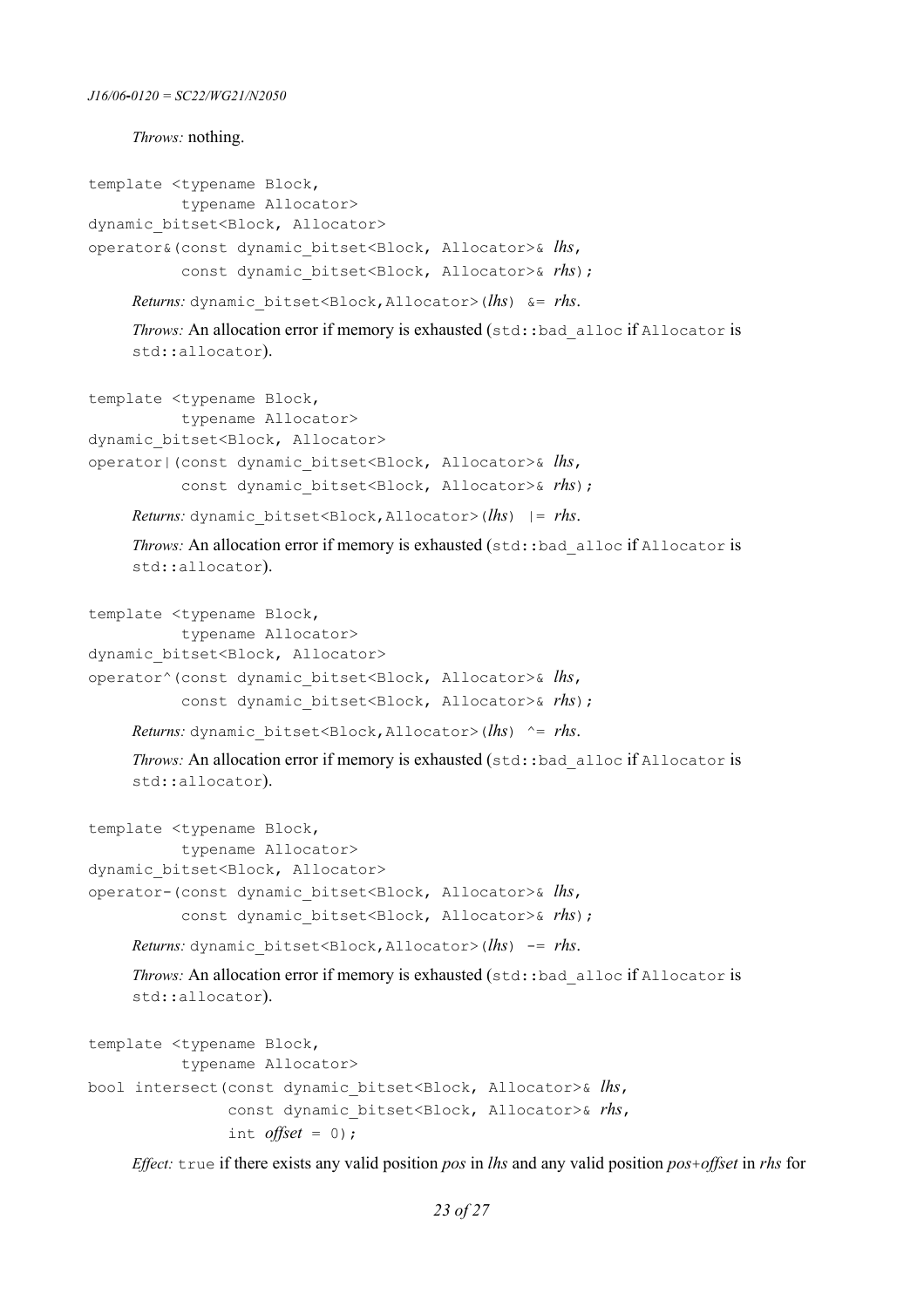which *lhs*[*pos*] & *rhs*[*pos*+*offset*] is true. No new dynamic\_bitset is created.

*Returns:* dynamic\_bitset<Block, Allocator>(*lhs* & dynamic\_bitset<Block, Allocator>(*rhs*, *offset*)).any();

*Throws:* nothing.

```
template <typename Block, 
           typename Allocator>
bool disjoint(const dynamic_bitset<Block, Allocator>& lhs, 
                const dynamic_bitset<Block, Allocator>& rhs,
               int offset = 0);
```
*Effect:* true if there exists no valid position *pos* in both *lhs* and valid position *pos*+*offset* in *rhs* for which *lhs*[*pos*] & *rhs*[*pos*+*offset*] is true.

*Returns:* !intersect(lhs, rhs, offset);

*Throws:* nothing.

```
template <typename Block, 
           typename Allocator, 
           typename StringT>
void to_string(const dynamic_bitset<Block, Allocator>& x,
                 StringT& str,
                bit order order = msb first);
```
*Effects:* Copies a representation of *x* into the string *str*. A character in the string is '1' if the corresponding bit is set to 1, and '0' if it is not. If *order* is msb\_first the character position *pos* in the string corresponds to bit position  $x \cdot \text{size}() - 1 - pos$ , otherwise it corresponds to *pos*.

*Throws:* An allocation error if memory is exhausted in *str*.

```
template <typename Block, 
           typename Allocator, 
           typename BlockOutputIterator>
void to_block_range(const dynamic_bitset<Block, Allocator>& x,
                      BlockOutputIterator result);
```
*Requires:* The type BlockOutputIterator must be a model of Output Iterator and its value type must be the same type as Block. Further, the size of the output range must be greater or equal *x*.num\_blocks().

*Effects:* Writes the bits of the dynamic\_bitset into the iterator result a block at a time. The first block written represents the bits in the position range [0, bits per block) in the dynamic\_bitset, the second block written the bits in the range

[bits\_per\_block,2\*bits\_per\_block), and so on. For each block *blockvalue* written, the bit (*blockvalue* >> *i*) & 1 corresponds to the bit at position (*blockvalue* \* bits per block + *i*) in the dynamic bitset.

```
template <typename CharT, 
           typename Traits, 
           typename Block, 
            typename Allocator>
```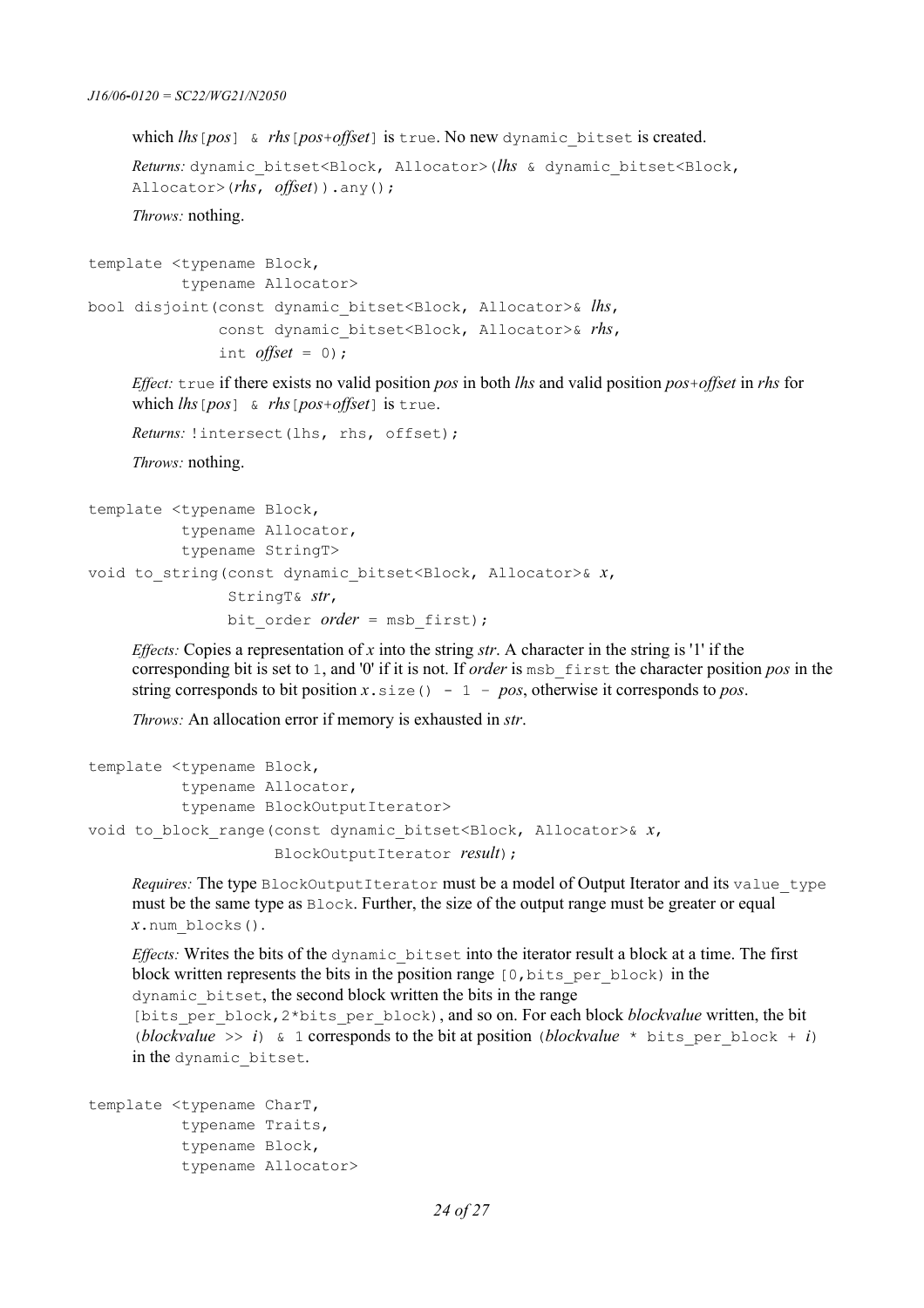```
J16/06‐0120 = SC22/WG21/N2050
```

```
std::basic_ostream<CharT, Traits>&
operator<<(std::basic_ostream<CharT, Traits>& os, 
           const dynamic bitset<Block, Allocator>& x);
```
*Effects:* Inserts a textual representation of *x* into the stream *os* (highest bit first). Informally, the output is the same as doing,

```
std::basic string<CharT, Traits> str;
to_string(x, str);
os << str;
```
except that the stream inserter takes into account the locale imbued into  $\sigma s$ , which to string() cannot. More precisely, assume we have character of  $(x$ [ $pos$ ]) for each valid  $pos$  in *x* where character of ( $bit$ ) =  $bit$  ?  $os$ .widen('1') :  $os$ .widen('0'). Then assume we have *str* of type std::basic\_string<CharT, Traits> and length *x*.size(), such that for each *pos* in [0,  $x \cdot \text{size}(x)$ , *str*[*pos*] is character of( $x$ [*pos*]). Then, the output, the effects on *os* and the exception behaviour, is the same as outputting the object *str* to *os* (same width, same exception mask, same padding, same setstate() logic).

*Returns: os*

*Throws:* std::ios base::failure if there is a problem writing to the stream.

```
template <typename CharT, 
           typename Traits, 
           typename Block, 
           typename Allocator>
std::basic_istream<CharT, Traits>&
operator>>(std::basic_istream<CharT, Traits>& is, 
            dynamic_bitset<Block, Allocator>& x);
```
*Effects:* Extracts a dynamic bitset from an input stream. Let *tt* be the traits type of *is*. Then:

- 1. A (non-eof) character *c* extracted from *is* is a *bitset digit* if, and only if, either  $tt: e q(c, t)$  $is$ .widen('0')) or  $tt$ ::eq( $c$ ,  $is$ .widen('1')) return true.
- 2. If *c* is a *bitset digit*, its *corresponding bit value* is 0 if  $tt$ ::eq(*c*, *is*.widen('0')) is true, 1 otherwise.

The function begins by constructing a sentry object  $k$  as if  $k$  were constructed by typename std::basic\_istream<CharT, Traits>::sentry k(*is*). If bool(*k*) is true, it calls *x*.clear() then attempts to extract characters from *is*. For each character *c* that is a *bitset\_digit* the *corresponding bit value* is appended to the less significant end of *x*. If *is*.width() is greater than zero and smaller than  $x \cdot max$  size() then the maximum number, *n*, of bits appended is *is*.width() otherwise  $n = x$ , max size(). Unless the extractor is exited via an exception, characters are extracted (and *corresponding bit values* appended) until any of the following occurs:

- $-$  *n* bits are stored into the dynamic bitset;
- end-of-file, or an error, occurs on the input sequence;
- the next available input character isn't a *bitset\_digit*

If no exception caused the function to exit then  $is$ . width(0) is called, regardless of how many characters were actually extracted. The sentry object *k* is destroyed.

If the function extracts no characters, it calls *is*. set state (std::ios::failbit), which may throw std::ios base::failure.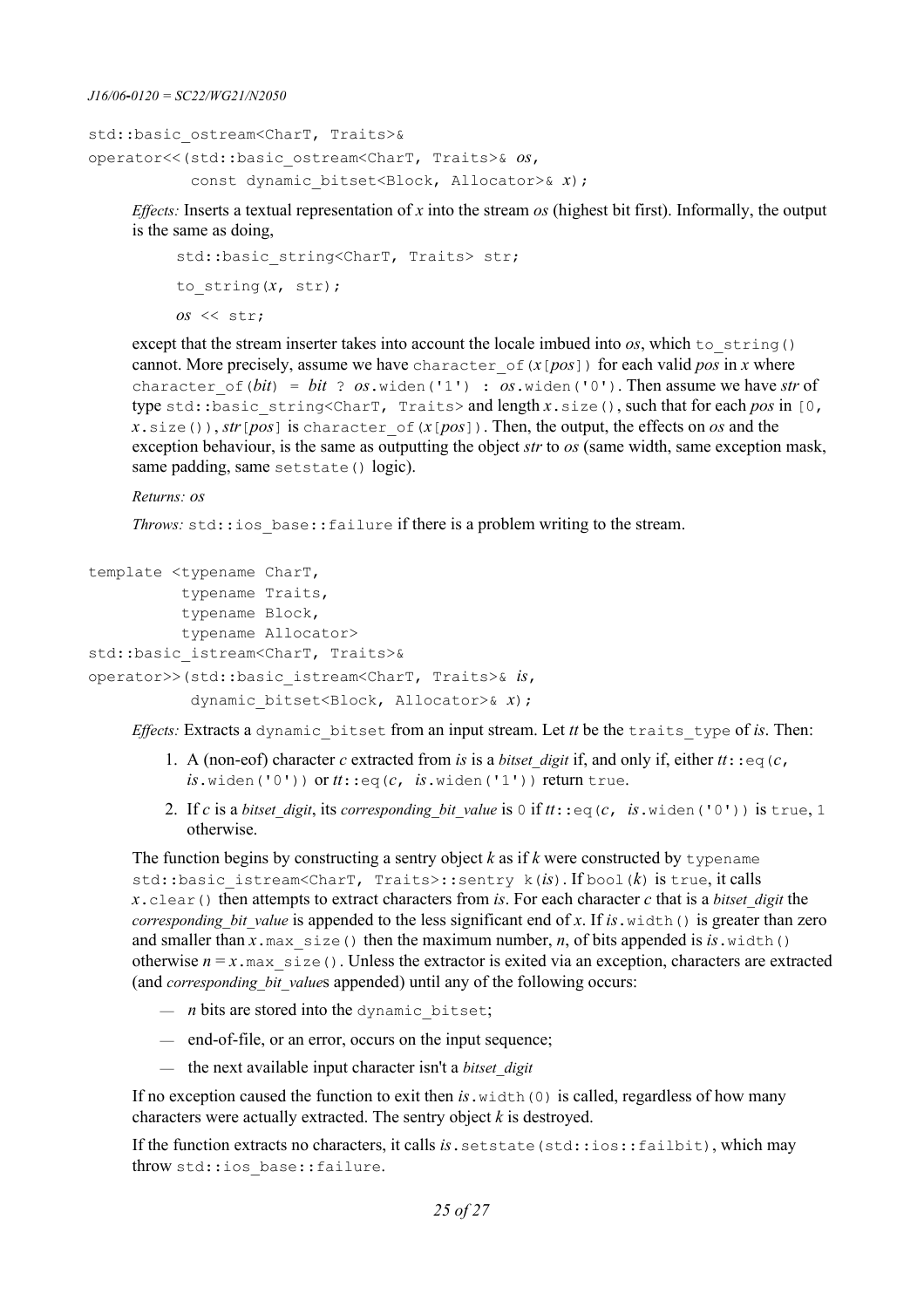*Returns: is*

```
Throws: An allocation error if memory is exhausted (std::bad_alloc if Allocator is
std::allocator). A std::ios base::failure if there is a problem reading from the stream.
```
### **16 set\_bit\_order constructor**

explicit set bit order(bit order *o*);

*Effects:* Constructs a set\_bit\_order object with bit\_order *o*.

*Throws:* Nothing.

### **17 dynamic\_bitset bit order stream manipulators**

```
template<class CharT, class Traits>
std::basic_ostream<CharT, Traits>& operator<<
   (std::basic_ostream<CharT, Traits>& os, const set_bit_order& sbo);
```
*Effects:* Ensures that subsequent output streaming of dynamic bitsets will be bit ordered according the value of the bit\_order used to construct *sbo*.

*Returns: os*

*Throws:* Nothing.

## **V Future Issues and Discussion**

### **1 Iterators**

dynamic\_bitset is not designed to be a container and does not provide iterators. Primarily this is because the current iterator requirements for a Random Access Iterator does not allow the use of proxies. However if the possible changes outlined in [\[N1640 – Abrahams, Siek, Witt, 2004\]](#page-26-2) are adopted, then it is conceivable that iterators might be provided for dynamic\_bitset in a fashion similar to that posited for std::vector<bool>, namely iterators that meet the requirements of Random Access Traversal Iterator, Readable Iterator and Writeable Iterator would be feasible.

## **VI Acknowledgments**

Many thanks go to the original creators and maintainers of the boost:: dynamic\_bitset library on which this proposal is based, namely, Jeremy Siek and Chuck Allison..

## **VII References**

- <span id="page-25-1"></span>**[Boost – dynamic\_bitset]** Boost Library documentation for the boost::dynamic\_bitset library. [http://www.boost.org/libs/dynamic\\_bitset/dynamic\\_bitset.html](http://www.boost.org/libs/dynamic_bitset/dynamic_bitset.html)
- <span id="page-25-2"></span>**[Boost Libraries]** Boost provides free peer-reviewed portable C++ source libraries. <http://www.boost.org/>
- <span id="page-25-0"></span>**[Gmane – boost.devel]** The Boost Developers mailing list at gmane.comp.lib.boost.devel. nntp://news.gmane.org/gmane.comp.lib.boost.devel http://news.gmane.org/gmane.comp.lib.boost.devel